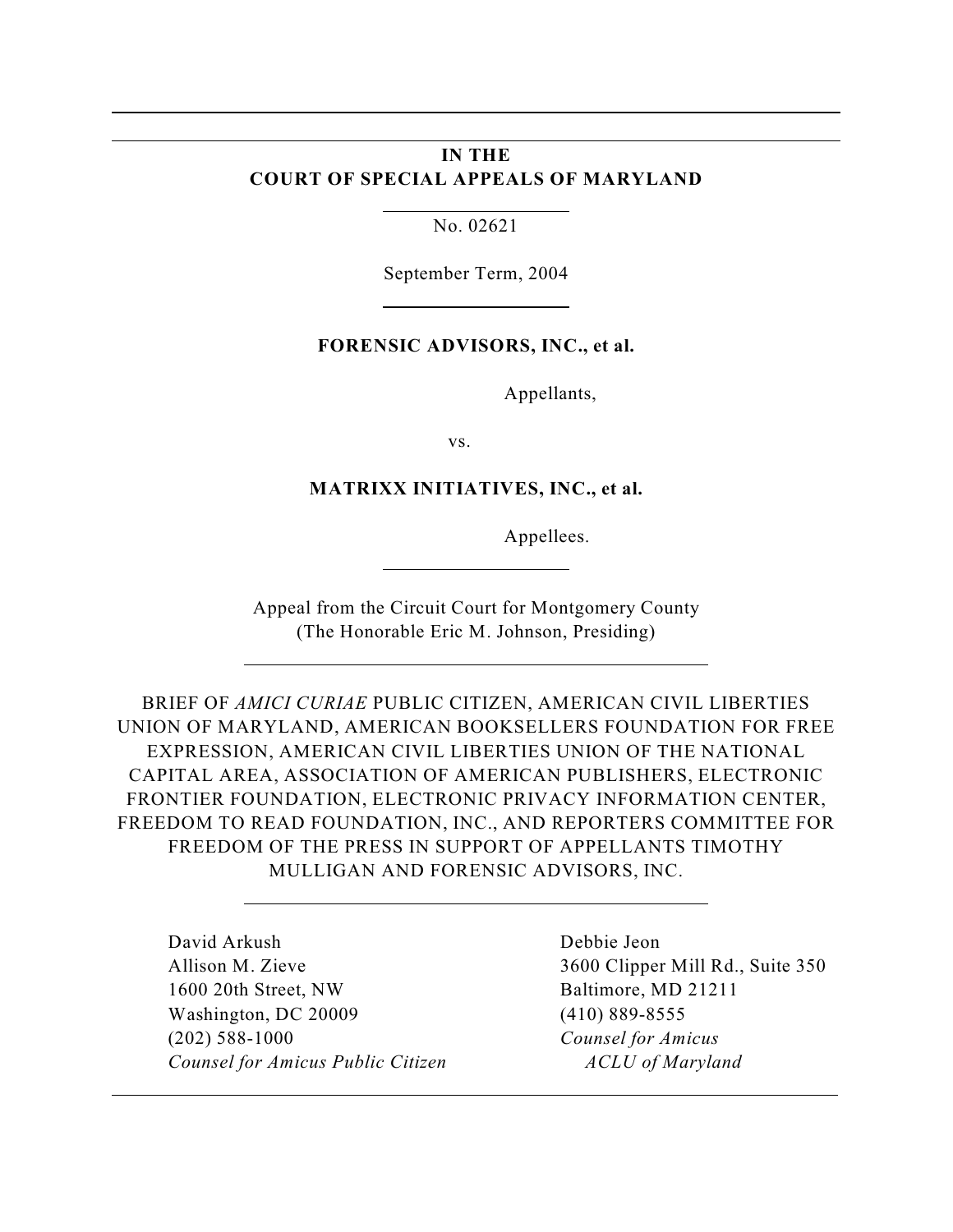# **TABLE OF CONTENTS**

|                |            |    |     | STATEMENT OF FACTS AND STATEMENT OF THE CASE  2                                                                                                                                                                                        |
|----------------|------------|----|-----|----------------------------------------------------------------------------------------------------------------------------------------------------------------------------------------------------------------------------------------|
|                | A.         |    |     |                                                                                                                                                                                                                                        |
|                | <b>B</b> . |    |     |                                                                                                                                                                                                                                        |
|                |            |    |     |                                                                                                                                                                                                                                        |
|                |            |    |     |                                                                                                                                                                                                                                        |
| $\mathbf{I}$ . |            |    |     | MARYLAND'S NEWS MEDIA PRIVILEGES BAR DISCLOSURE OF<br>MULLIGAN'S SOURCES AND INFORMATION COLLECTED IN                                                                                                                                  |
| II.            |            |    |     | THE FIRST AMENDMENT BARS DISCLOSURE OF MULLIGAN'S                                                                                                                                                                                      |
|                | A.         |    |     | The First Amendment Protects Against the Compelled Identification                                                                                                                                                                      |
|                | <b>B.</b>  |    |     | This Court Should Apply a Five-Factor Test Before Allowing                                                                                                                                                                             |
|                |            | 1. |     | Cases Addressing Disclosure of "Doe" Speakers, Maryland<br>Discovery Rules, the Qualified Privilege Protecting<br>Media Sources, and Cases Involving Law Enforcement<br>Investigations Support Consideration of Five Factors Here.  12 |
|                |            | 2. |     | Matrixx Has Failed to Justify Disclosure of the Identities of                                                                                                                                                                          |
|                |            |    | (a) |                                                                                                                                                                                                                                        |
|                |            |    | (b) |                                                                                                                                                                                                                                        |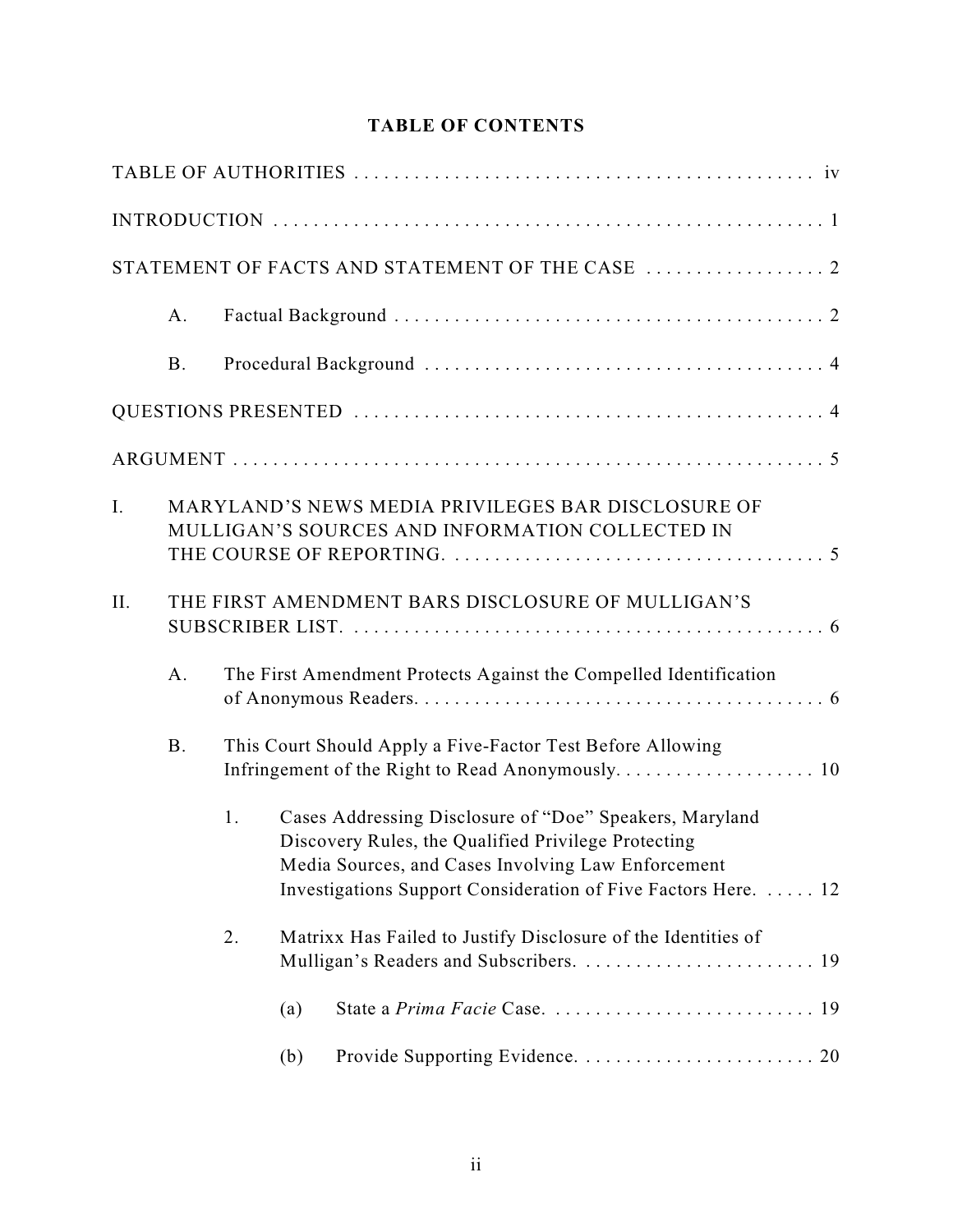| (c) | Show That the Information Sought Is Central to the<br>Party's Claims and Unavailable from Other Sources. 22 |
|-----|-------------------------------------------------------------------------------------------------------------|
| (d) | Show That the Need for Disclosure Outweighs the<br>Rights of the Parties Whose Identities Will Be           |
| (e) | Show That Disclosure Serves an Overriding Public                                                            |
|     |                                                                                                             |
|     | CONSTITUTIONAL PROVISIONS, STATUTES, AND RULES CITED  27                                                    |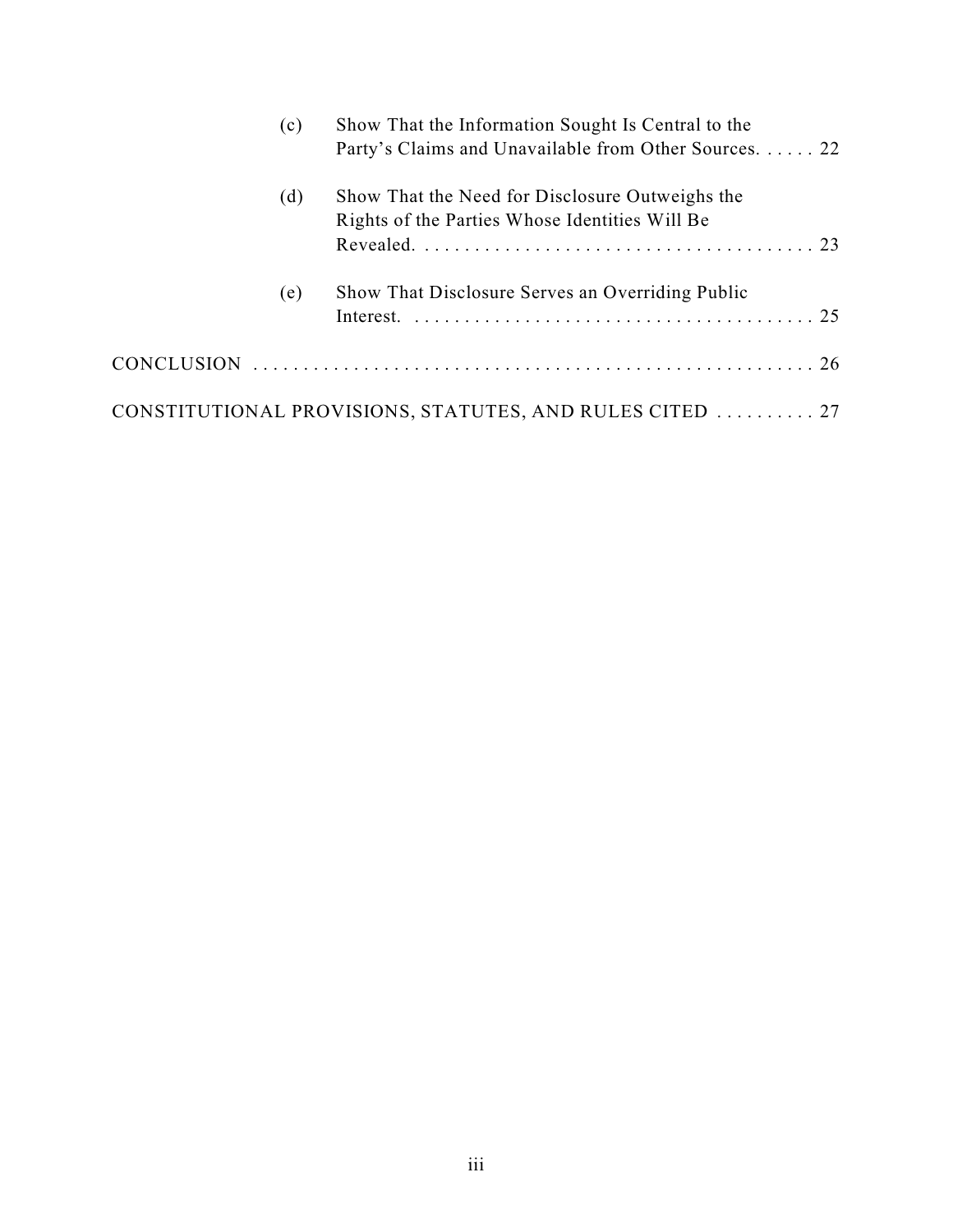# **TABLE OF AUTHORITIES**

# **CASES**

| 2TheMart.Com,                                                                                    |
|--------------------------------------------------------------------------------------------------|
| Aldabbagh v. Arizona Department of Liquor Licenses & Control,                                    |
| Bailey v. Superior Court in & for Santa Cruz County,                                             |
| Baker v. F & F Investment,<br>470 F.2d 778 (2d Cir. 1972), cert. denied, 411 U.S. 966 (1973)  17 |
| Bates v. City of Little Rock,                                                                    |
| Blades v. Woods,                                                                                 |
| Board of Education, Island Trees Union Free School District No. 26 v. Pico,                      |
| Branzburg v. Hayes,                                                                              |
| Buckley v. American Constitutional Law Foundation,                                               |
| Bursey v. United States,                                                                         |
| Campbell v. Klevenhagen,                                                                         |
| Carey v. Hume,                                                                                   |
| Cervantes v. Time,                                                                               |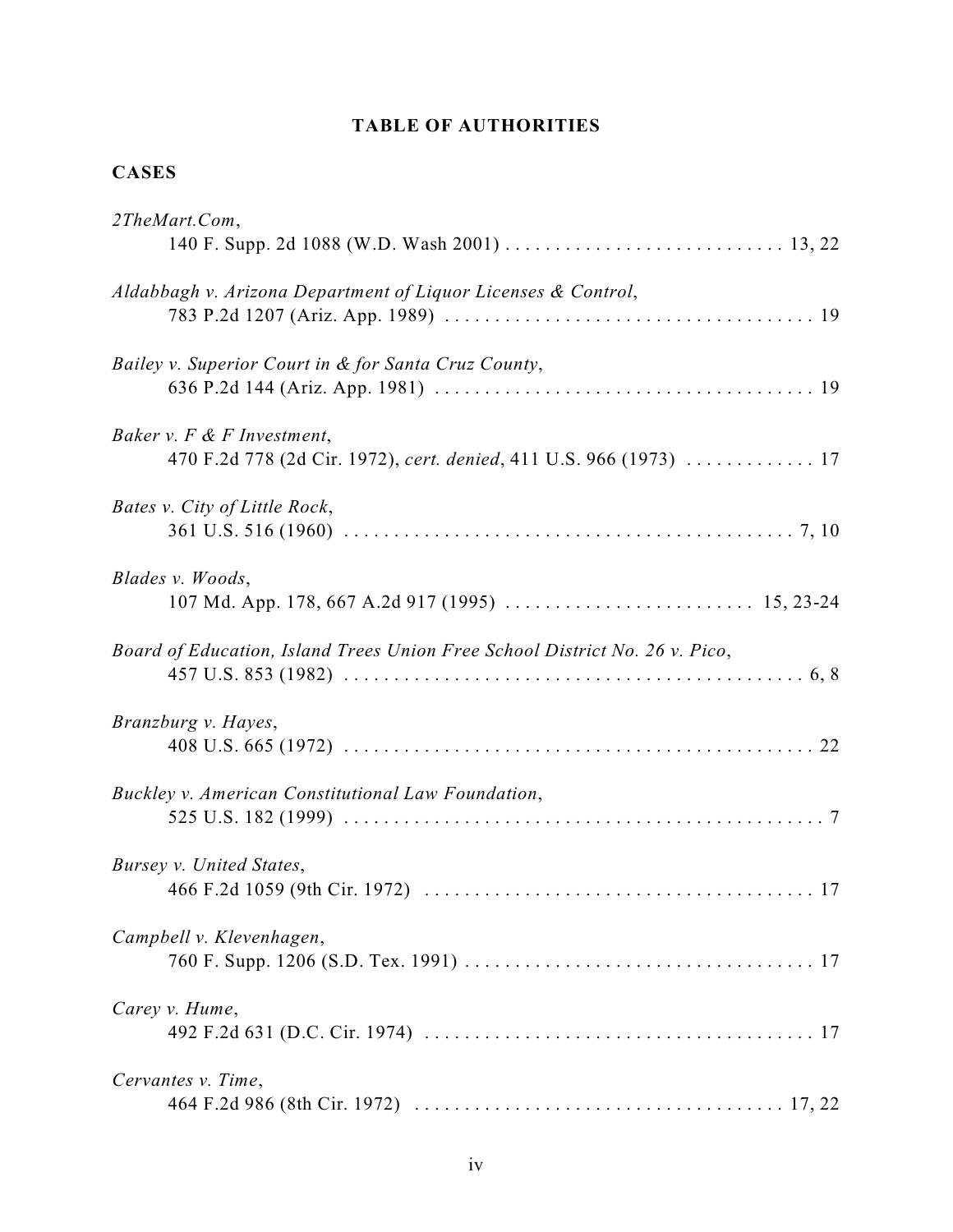| Columbia Insurance Co. v. Seescandy.com,                                                                                             |
|--------------------------------------------------------------------------------------------------------------------------------------|
| Dendrite v. Doe,                                                                                                                     |
| Elrod v. Burns,                                                                                                                      |
| Fabulous Associates, Inc. v. Pennsylvania Public Utility Commission,                                                                 |
| In re Grand Jury Subpoena: Subpoena Duces Tecum,                                                                                     |
| In re Grand Jury Subpoena to Kramerbooks & Afterwords Inc.,                                                                          |
| Grandbouche v. Clancy,                                                                                                               |
| La Societe Metropolitan Cash & Carry France v. Time Warner Cable,<br>2003 WL 22962857, 36 Conn. L. Rptr. 170 (Conn. Super. 2003)  13 |
| Lamont v. Postmaster General,                                                                                                        |
| McIntyre v. Ohio Elections Committee,                                                                                                |
| Melvin v. Doe,<br>49 Pa. D. & C. 4th 449 (Pa. 2000),                                                                                 |
| Miller v. Transamerican Press,                                                                                                       |
| NAACP v. Alabama ex rel. Patterson,                                                                                                  |
| Osborne v. Ohio,                                                                                                                     |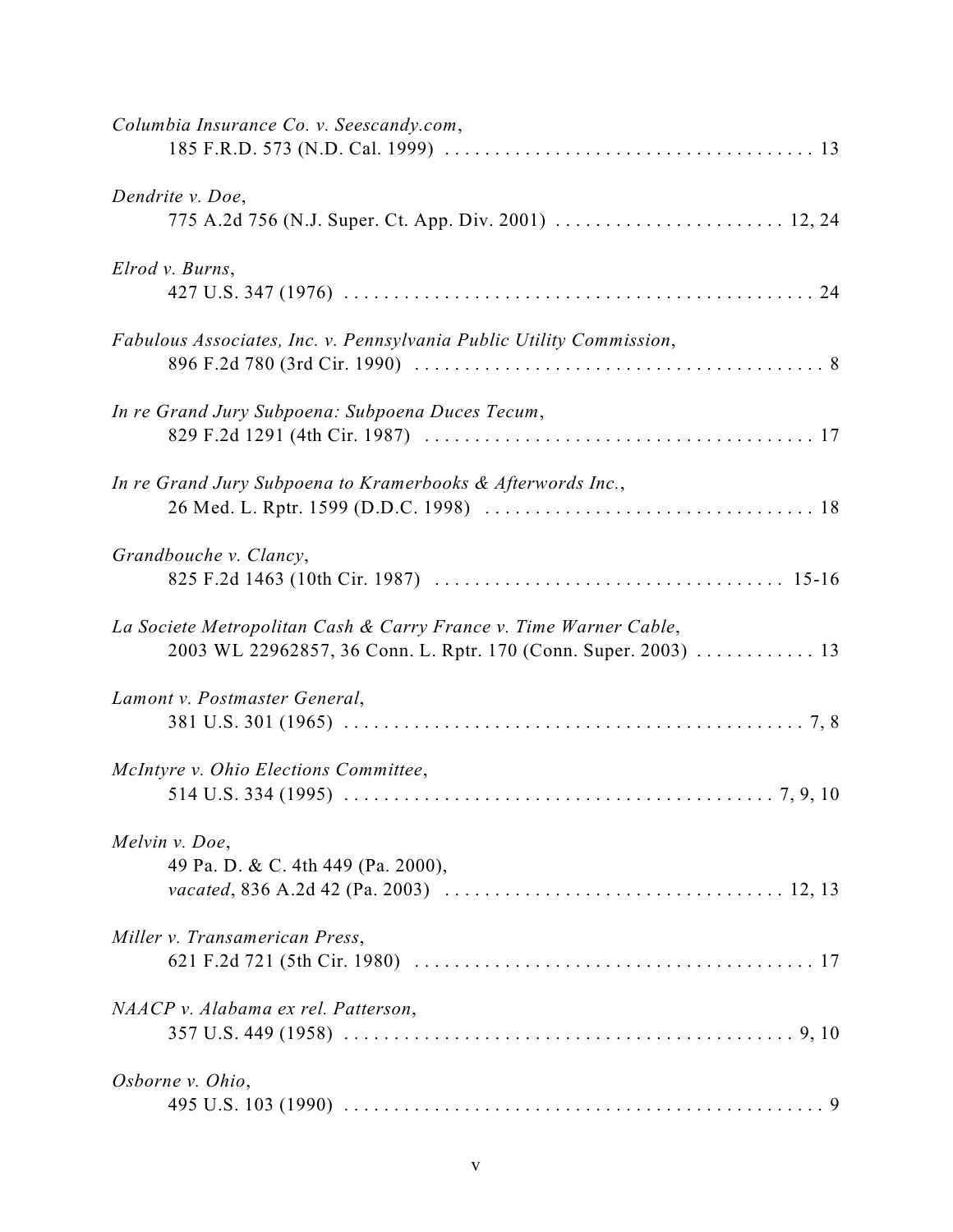| In re Petroleum Product Antitrust Litigation,                                                                                                                             |
|---------------------------------------------------------------------------------------------------------------------------------------------------------------------------|
| Reno v. ACLU,                                                                                                                                                             |
| Richards of Rockford v. PGE,                                                                                                                                              |
| Shelton v. Tucker,                                                                                                                                                        |
| Shenk v. Berger,                                                                                                                                                          |
| Stanley v. Georgia,                                                                                                                                                       |
| In re Subpoena Duces Tecum to America Online,<br>52 Va. Cir. 26, 2000 WL 1210372 (Va. Cir. Fairfax Cy. 2000),<br>rev'd on other grounds, 542 S.E.2d 377 (Va. 2001)  13-14 |
| Talley v. California,                                                                                                                                                     |
| Tattered Cover, Inc. v. City of Thornton,                                                                                                                                 |
| United States v. Caporale,                                                                                                                                                |
| United States v. R. Enterprises, Inc.,                                                                                                                                    |
| United States v. Rumley,                                                                                                                                                  |
| Watchtower Bible & Tract Social of New York v. Village of Stratton,                                                                                                       |
| Zurcher v. Stanford Daily,                                                                                                                                                |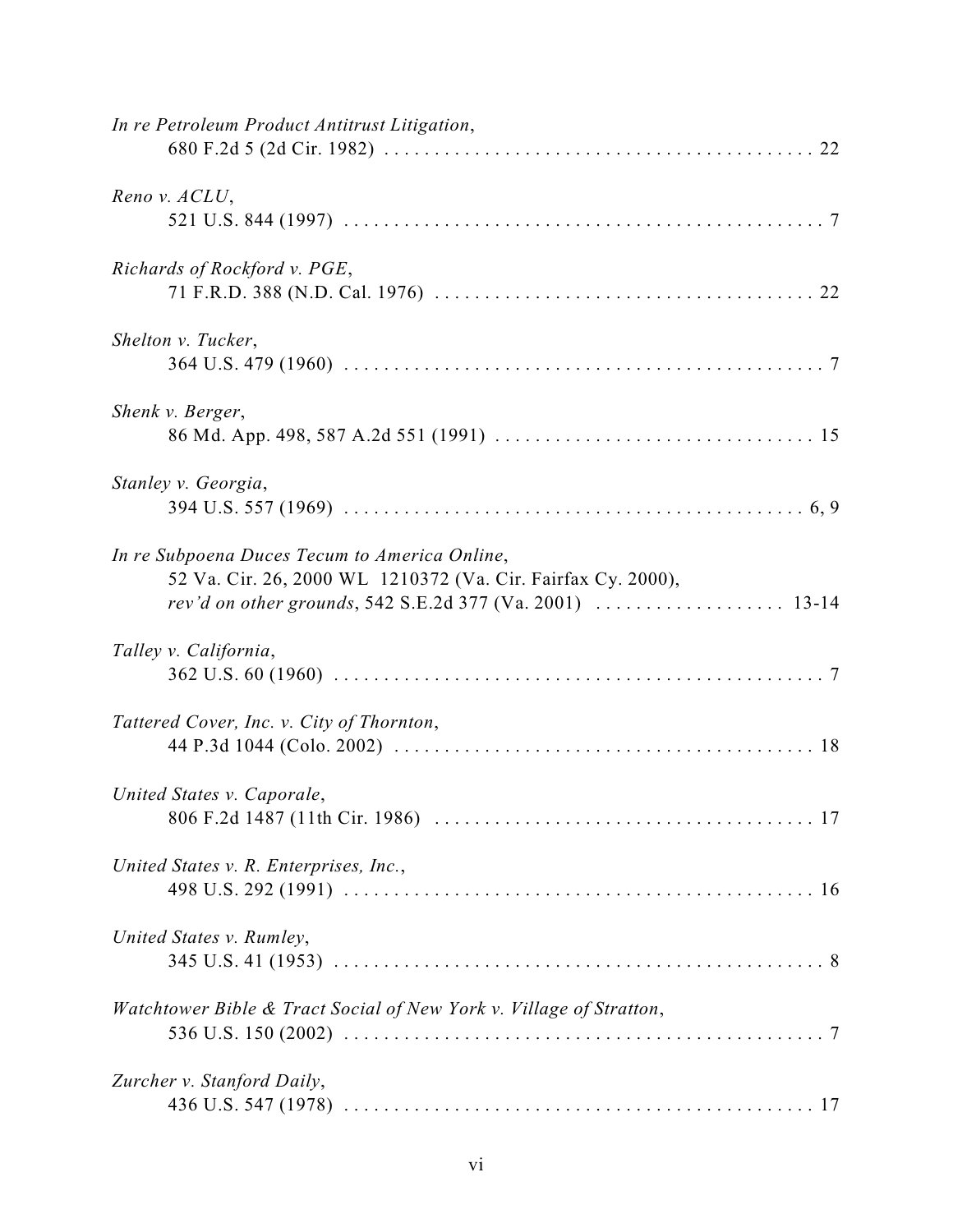# **RULES AND STATUTORY MATERIALS**

# **MISCELLANEOUS**

| Eisenhofer & Liebesman, Caught by the Net,                           |
|----------------------------------------------------------------------|
|                                                                      |
| Fischman, Protecting the Value of Your Goodwill from Online Assault, |
|                                                                      |
| Fischman, Your Corporate Reputation Online,                          |
|                                                                      |
| Werthammer, RNN Sues Yahoo Over Negative Web Site,                   |
| Daily Freeman, Nov. 21, 2000, http://www.zwire.com/site/news.cfm?    |
| newsid=1098427&BRD=1769&PAG=461&dept id=4969&rfi=8  20               |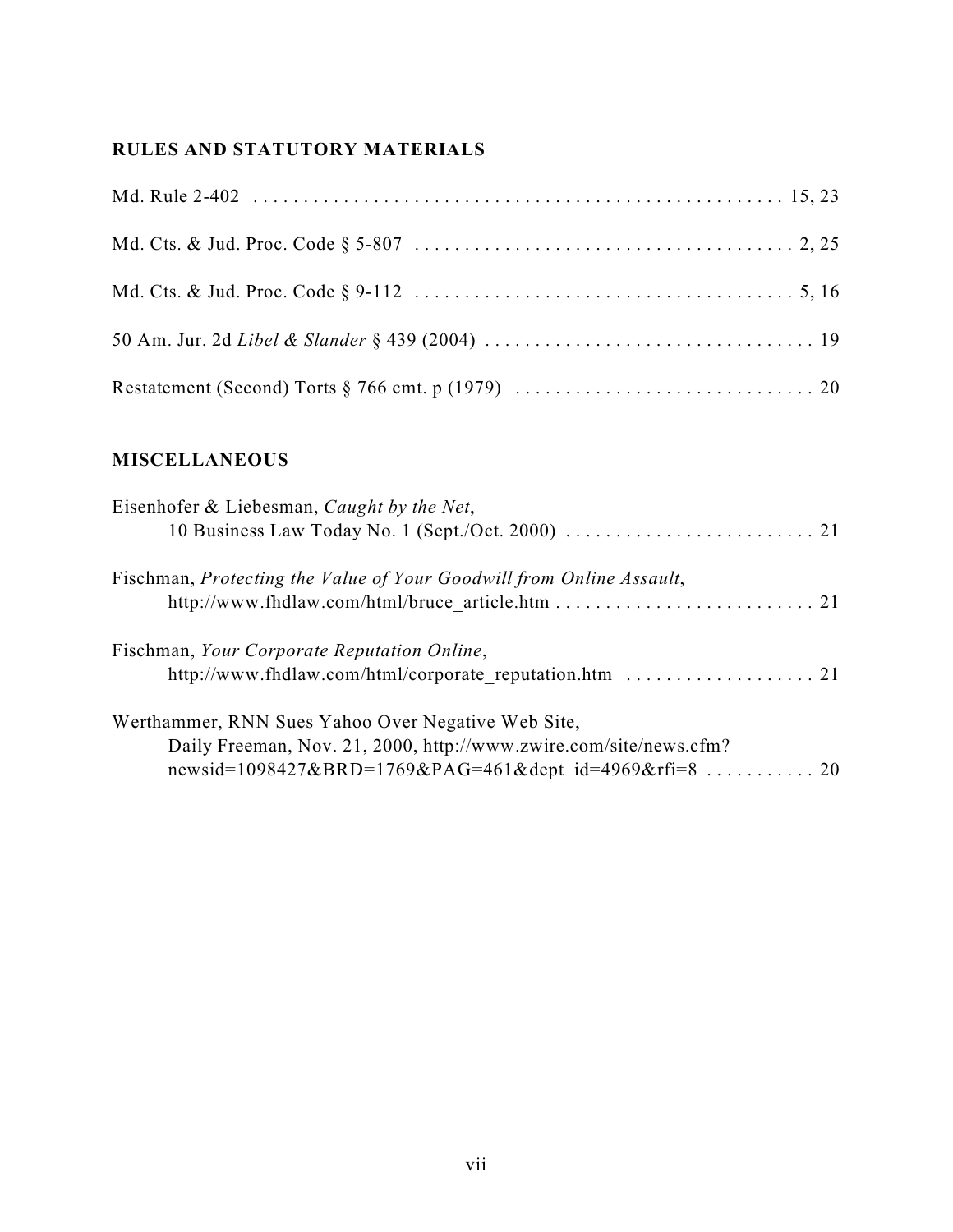#### **INTRODUCTION**

This case concerns a motion to quash a subpoena seeking the identities of a reporter's sources, a list of his readers, and information he collected in the course of reporting. *Amici* Public Citizen, American Civil Liberties Union of Maryland, American Booksellers Foundation for Free Expression, American Civil Liberties Union of the National Capital Area, Association of American Publishers, Electronic Frontier Foundation, Electronic Privacy Information Center, Freedom to Read Foundation, Inc., and Reporters Committee for Freedom of the Press file this brief primarily to address the First Amendment rights of the readers, as they otherwise lack representation in this litigation.

Anonymity has a long and celebrated history in the United States, beginning with pseudonymous advocates of the United States Constitution. People choose to maintain anonymity regarding what they read for many reasons, including forestalling assumptions about their beliefs and associations, maintaining privacy, and avoiding harassment, threats, frivolous litigation, or social stigma. In the absence of anonymity, some would decline to read certain publications altogether. Disclosure of readers' identities therefore chills the exercise of First Amendment rights.

*Amici* argue that the Maryland news media privileges bar disclosure of sources and information collected in the course of reporting, and that the First Amendment right to read anonymously bars disclosure of readers' identities. The interests of each *amicus* are described in the Motion of Public Citizen, American Civil Liberties Union of Maryland, American Booksellers Foundation for Free Expression, American Civil Liberties Union of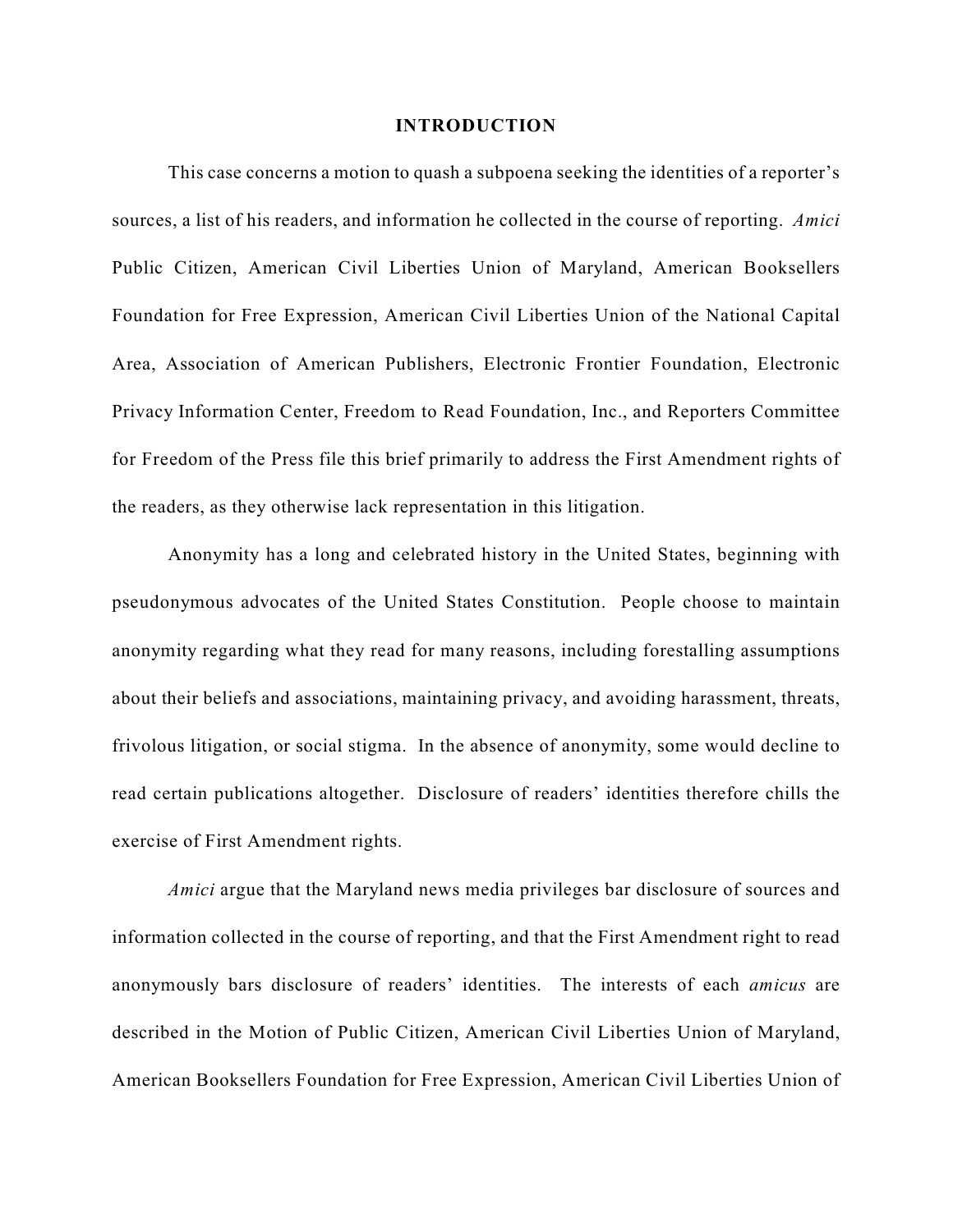the National Capital Area, Association of American Publishers, Electronic Frontier Foundation, Electronic Privacy Information Center, Freedom to Read Foundation, Inc., and Reporters Committee for Freedom of the Press for Leave to File Brief Amicus Curiae filed concurrently herewith.

### **STATEMENT OF FACTS AND STATEMENT OF THE CASE**

#### **A. Factual Background**

Matrixx Initiatives, Inc. ("Matrixx") sells an over-the-counter nasal decongestant that has been widely alleged in litigation and the press to cause the permanent loss of the sense of smell. (E 99-117). The company has also been criticized for several forms of mismanagement. (E 189-212).

On December 12, 2002, Matrixx sued numerous anonymous individuals ("Does") in Arizona state court, alleging defamation, interference with contractual relations and business expectancies, and trade libel as a result of statements the Does had posted on Internet discussion boards. *See* Sixth Am. Compl., *Matrixx Initiatives, Inc. v. Dick et al.*, No. CV2002–23934, (Ariz. Super. filed July 8, 2004) (E 26-33). The Arizona case appears to be a strategic lawsuit against public participation, or SLAPP suit, designed to squelch criticism rather than to remedy legally cognizable grievances. *See* Md. Cts. & Jud. Proc. Code § 5-807. For example, although Matrixx has amended its complaint five times over the course of two years, the complaint still fails to identify a single allegedly defamatory remark or a single contract with which the Does allegedly interfered.

Appellant Timothy Mulligan publishes a stock newsletter called the *Eyeshade Report*.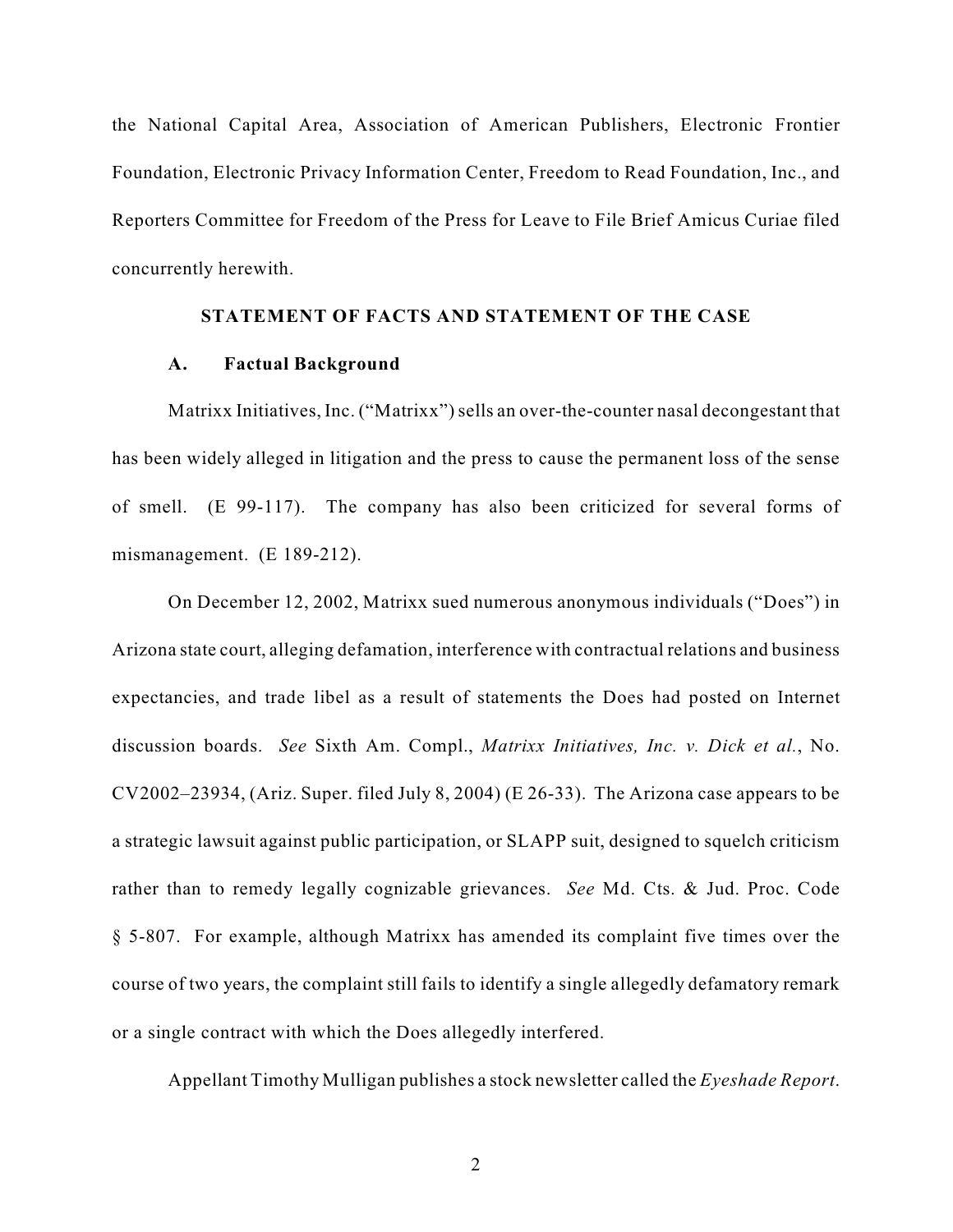On August 26, 2003, Mulligan published a negative report on Matrixx. (E 189-212). Among other things, the article discussed evidence that Matrixx may have been shipping products too quickly and under-reserving for returns (E 191-92), may have lost a contract with a key manufacturer (E 196), engaged in aggressive accounting and may have violated Generally Accepted Accounting Principles (E 196-99, 201-03), may have been dishonest in press releases (E 204-05), and may have lacked sufficient scientific data to withstand FDA scrutiny, (E 205-09).

On November 4, 2003, Matrixx subpoenaed Mulligan and his company, Forensic Advisors, Inc., seeking broad discovery of Mulligan's sources, notes, and drafts for the report on Matrixx and any information he might have concerning the defendants in the Arizona litigation. (E 41-51). Mulligan produced 383 pages of documents in response to the subpoena. *See* Mulligan Aff. ¶ 5 (E 9). In September, 2004, Matrixx obtained a second subpoena to Mulligan. The second subpoena sought similarly broad discovery and also demanded that Mulligan disclose the names of every person who *received* the report on Matrixx. (E 217).

Matrixx provided no evidence to suggest that Mulligan has any connection to, or any information about, the Doe defendants whom it is suing in Arizona. The company explained that it sought discovery from Mulligan because some of the Does' statements, which it has not specified, "bear a striking resemblance" to statements in the *Eyeshade Report* and "[t]he timing and content of these statements led Matrixx to believe that *The Eyeshade Report* had been commissioned as part of the defamation and short-selling scheme that is the subject of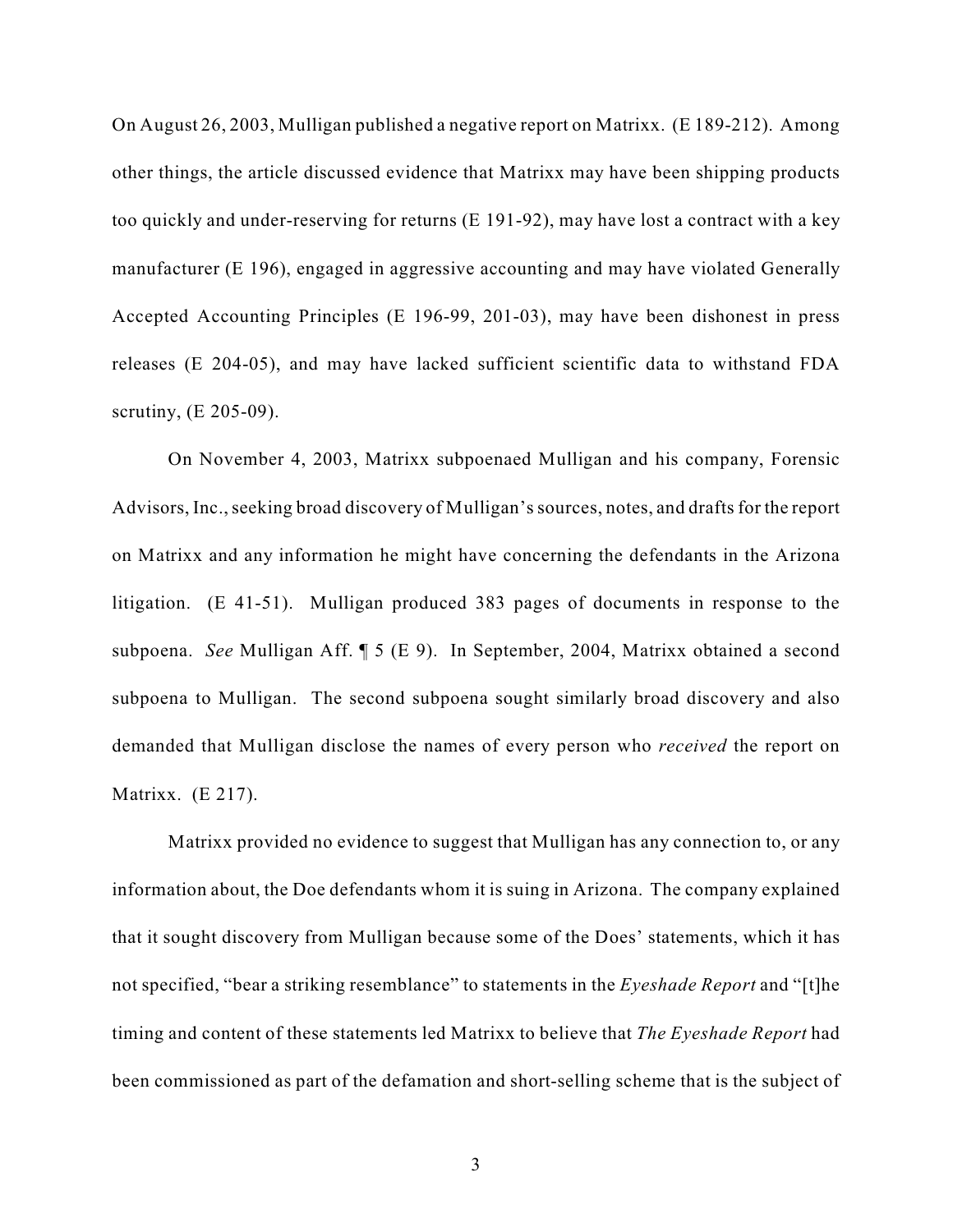Matrixx's lawsuit in Arizona." Matrixx Opp. 3 (E 178). Notably, the company has neither sued Mulligan nor alleged that the *Eyeshade Report* contained defamatory statements. Moreover, Matrixx's Arizona complaint alleges that the defamation began two years before the publication of the relevant issue of the *Eyeshade Report*. Sixth Am. Compl. ¶ 13 (E 28). Finally, Matrixx has not rebutted Mulligan's testimony that he knows nothing about the Does. *See* Mulligan Aff. ¶ 6 (E 9).

### **B. Procedural Background**

Mulligan moved to quash the 2004 subpoena in the Circuit Court for Montgomery County, Maryland. He asserted that service was improper, that the identities of his subscribers are trade secrets, that his sources and other materials are protected by Maryland's news media privileges, and that enforcement of the subpoena would violate his subscribers' First Amendment rights. The court denied Mulligan's motion, and he timely appealed.

### **QUESTIONS PRESENTED**

This *amicus* brief discusses the following questions:

1. Do Maryland's privileges for "[a]ny printed, photographic, mechanical, or electronic means of disseminating news and information to the public" protect a newsletter that reports on publicly traded companies and is available to any member of the public who subscribes?

2. In light of the First Amendment rights implicated, should the Court allow discovery into the identities of a publication's subscribers when the party seeking disclosure has failed to show any connection between the subscribers and its underlying claims?

4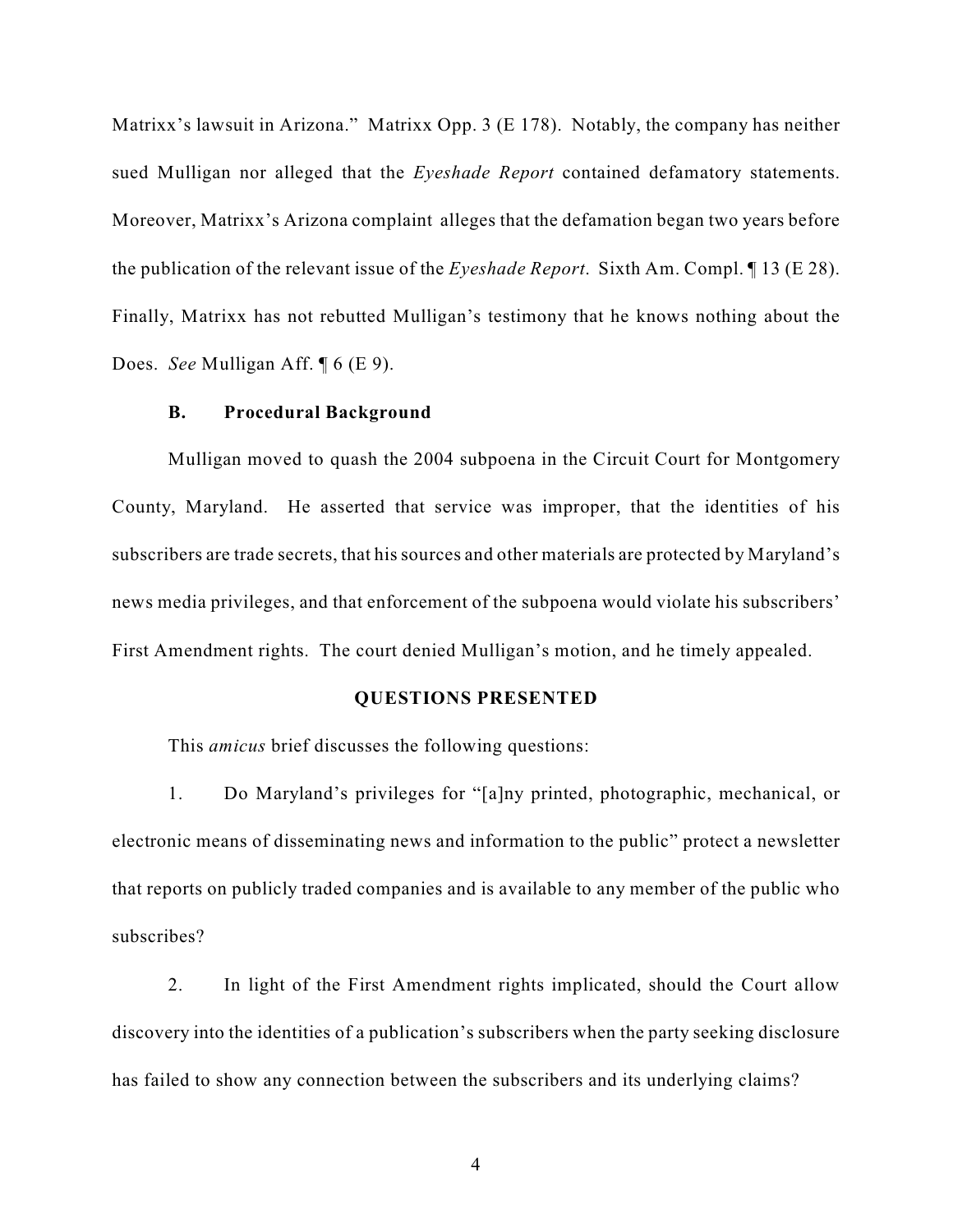#### **ARGUMENT**

The circuit court erred in denying Mulligan's motion to quash the subpoena. All of the information Matrixx seeks is protected either by Maryland's news media privileges or by the First Amendment.

## **I. MARYLAND'S NEWS MEDIA PRIVILEGES BAR DISCLOSURE OF MULLIGAN'S SOURCES AND INFORMATION COLLECTED IN THE COURSE OF REPORTING.**

The Maryland news media privileges bar disclosure of Mulligan's sources and information collected in the course of his reporting. The privileges are broad, applying to "[a]ny printed, photographic, mechanical, or electronic means of disseminating news and information to the public." Md. Cts. & Jud. Proc. Code  $\S$  9-112(a)(9). Maryland provides an absolute privilege for information about sources. *Id.*  $\S$  9-112(d)(2). And it protects information gathered in the process of reporting with a qualified privilege. *Id*. § 9-112(c)(2). A party may lift the qualified privilege only by showing by clear and convincing evidence that "(i) The news or information is relevant to a significant legal issue before any judicial, legislative, or administrative body, or any body that has the power to issue subpoenas; (ii) The news or information could not, with due diligence, be obtained by any alternate means; and (iii) There is an overriding public interest in disclosure." *Id*. § 9-112(d)(1).

Mulligan's *Eyeshade Report*—which disseminates news and information regarding publicly traded companies—falls squarely within the scope of the material covered by the privileges. Both privileges therefore apply here. As to the qualified privilege, Matrixx cannot meet the standard set forth in the statute. As discussed in more detail below, *see infra*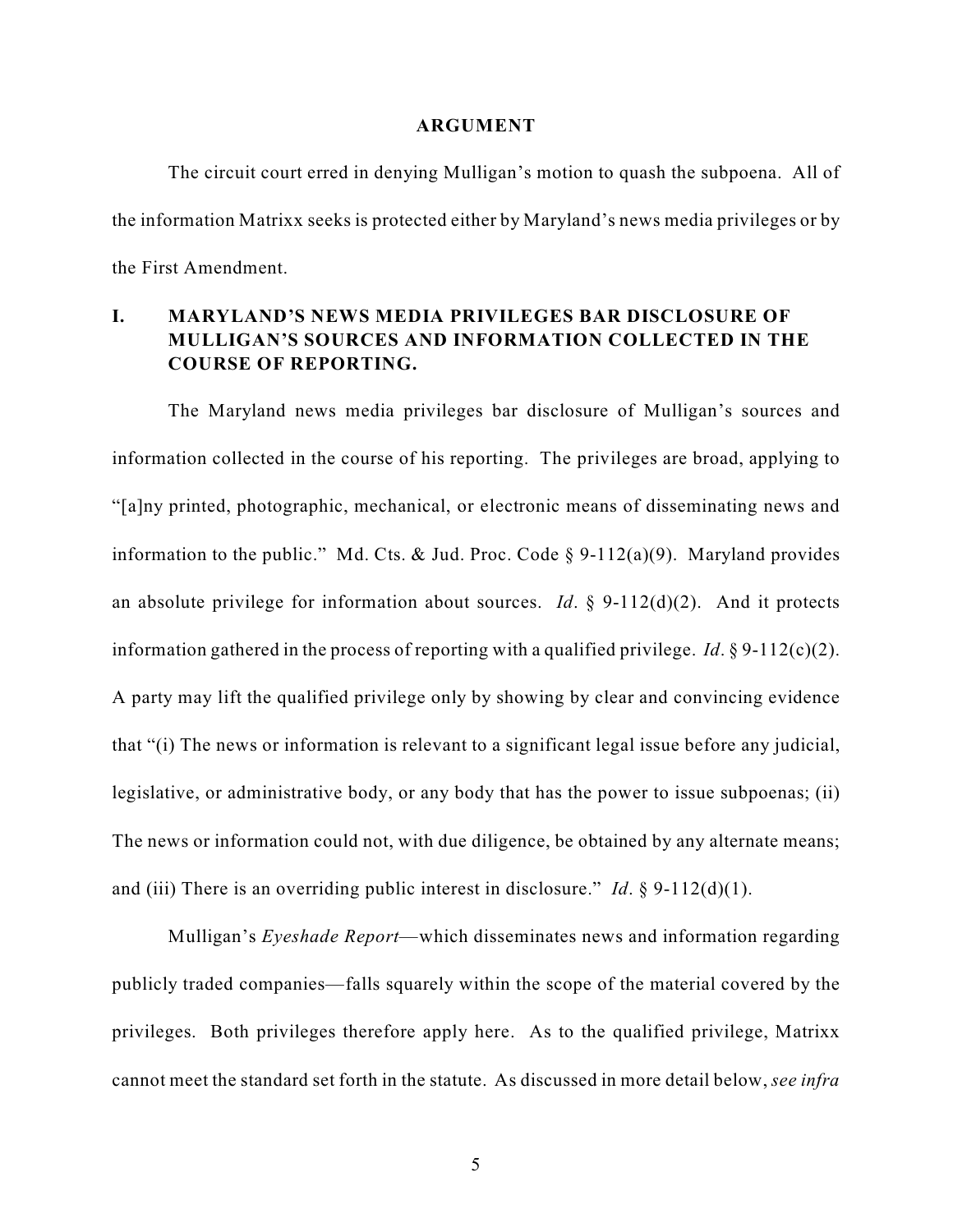at II.B., the company has not shown that the information it seeks is relevant to a significant legal issue because it has failed to state a *prima facie* case in the underlying litigation, to provide evidence supporting its claims, or to show that Mulligan has information relevant to its claims. Matrixx has also failed to show that information it seeks from Mulligan is unavailable elsewhere. And the public interest weighs decisively against chilling news media sources unnecessarily and encouraging SLAPP suits.

Below, Matrixx cited case law from other jurisdictions to suggest that the privileges do not apply here because the *Eyeshade Report* is available only to subscribers. *See* Matrixx Opp. Mem. 9-10. Maryland law provides no basis for this distinction. Like many other news services, including legal publications such as BNA reports and cable television news such as CNN, the *Eyeshade Report* is available to any member of the public who subscribes. Maryland law does not require that Mulligan make the *Eyeshade Report* available on newsstands or give it away for free.

## **II. THE FIRST AMENDMENT BARS DISCLOSURE OF MULLIGAN'S SUBSCRIBER LIST.**

## **A. The First Amendment Protects Against the Compelled Identification of Anonymous Readers.**

The First Amendment protects the right to receive information. *Board of Educ., Island Trees Union Free Sch. Dist. No. 26 v. Pico*, 457 U.S. 853, 866-67 (1982) ("[W]e have held that in a variety of contexts the Constitution protects the right to receive information and ideas.") (internal quotes and citation omitted); *Stanley v. Georgia*, 394 U.S. 557, 564 (1969) ("It is now well-established that the Constitution protects the right to receive information and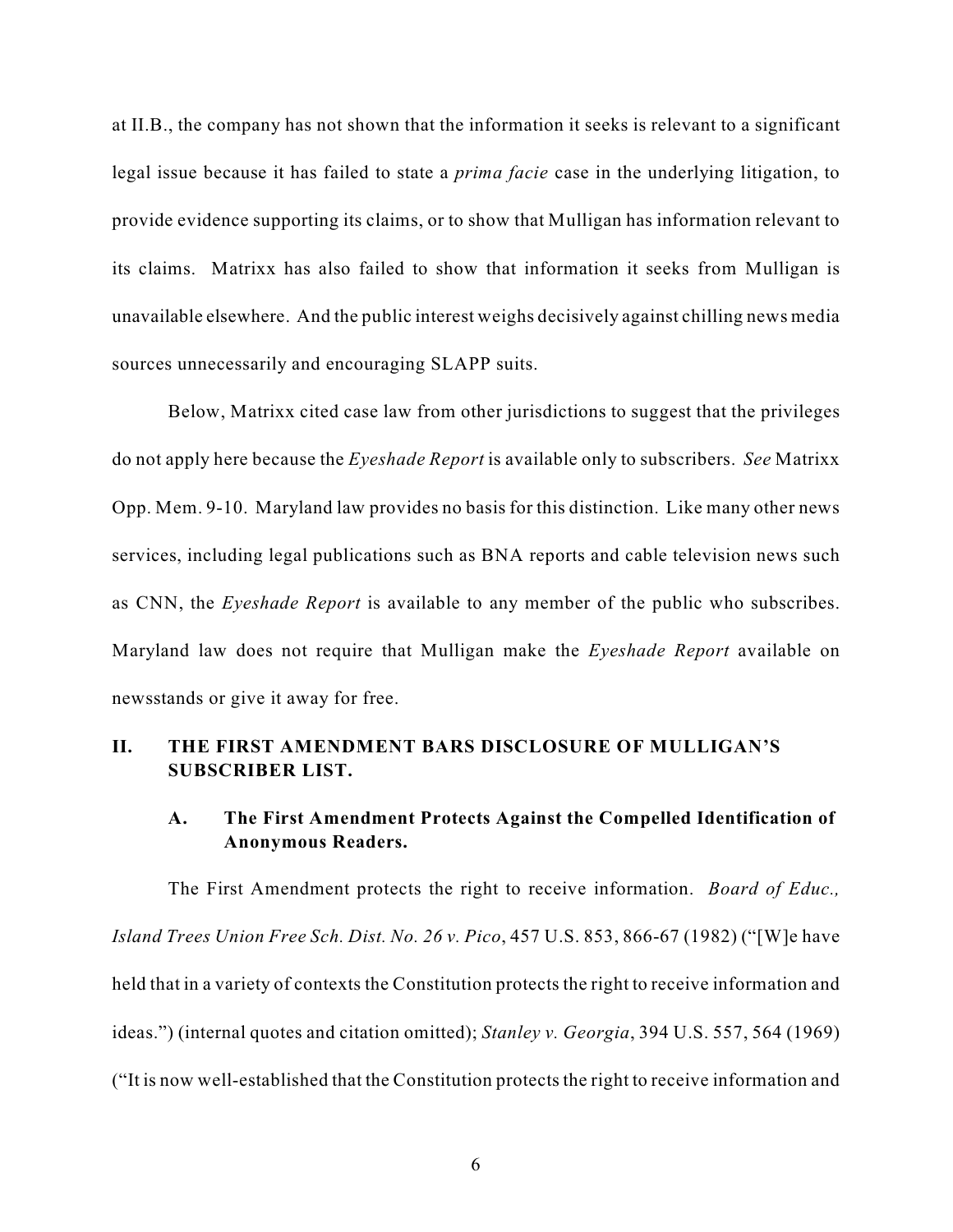ideas.") (quoting *Martin v. City of Struthers*, 319 U.S. 141, 143 (1943)); *Reno v. ACLU*, 521 U.S. 844, 874 (1997) (invalidating provisions of law that "effectively suppresse[d] a large amount of speech that adults have a constitutional right to receive and to address to one another"); *Lamont v. Postmaster General*, 381 U.S. 301, 308 (1965) (Brennan, J., concurring) ("[T]he dissemination of ideas can accomplish nothing if otherwise willing addressees are not free to receive and consider them. It would be a barren marketplace of ideas that had only sellers and no buyers.").

Disclosure of the identities of individuals who exercise First Amendment rights anonymously inherently chills their expressive activity. *See, e.g., Watchtower Bible & Tract Soc. of N.Y. v. Vill. of Stratton*, 536 U.S. 150, 166-167 (2002) (invalidating permit requirement for door-to-door canvassing in part on anonymity grounds); *Buckley v. Am. Constitutional Law Found.*, 525 U.S. 182, 199-200 (1999) (invalidating requirement that petition signature collectors wear name badges); *McIntyre v. Ohio Elections Comm.*, 514 U.S. 334, 357 (1995) (invalidating restriction on anonymous political leafleting); *Talley v. California*, 362 U.S. 60, 64-65 (1960) (invalidating restriction on all anonymous leafleting); *Bates v. City of Little Rock*, 361 U.S. 516, 523-25 (1960) (invalidating requirement that organization disclose its membership list); *Shelton v. Tucker*, 364 U.S. 479, 487-88 (1960) (invalidating requirement that teachers disclose names and addresses of all organizations with which they were affiliated within past five years). The right to receive information anonymously stems from three constitutional bases: free speech, free association, and privacy.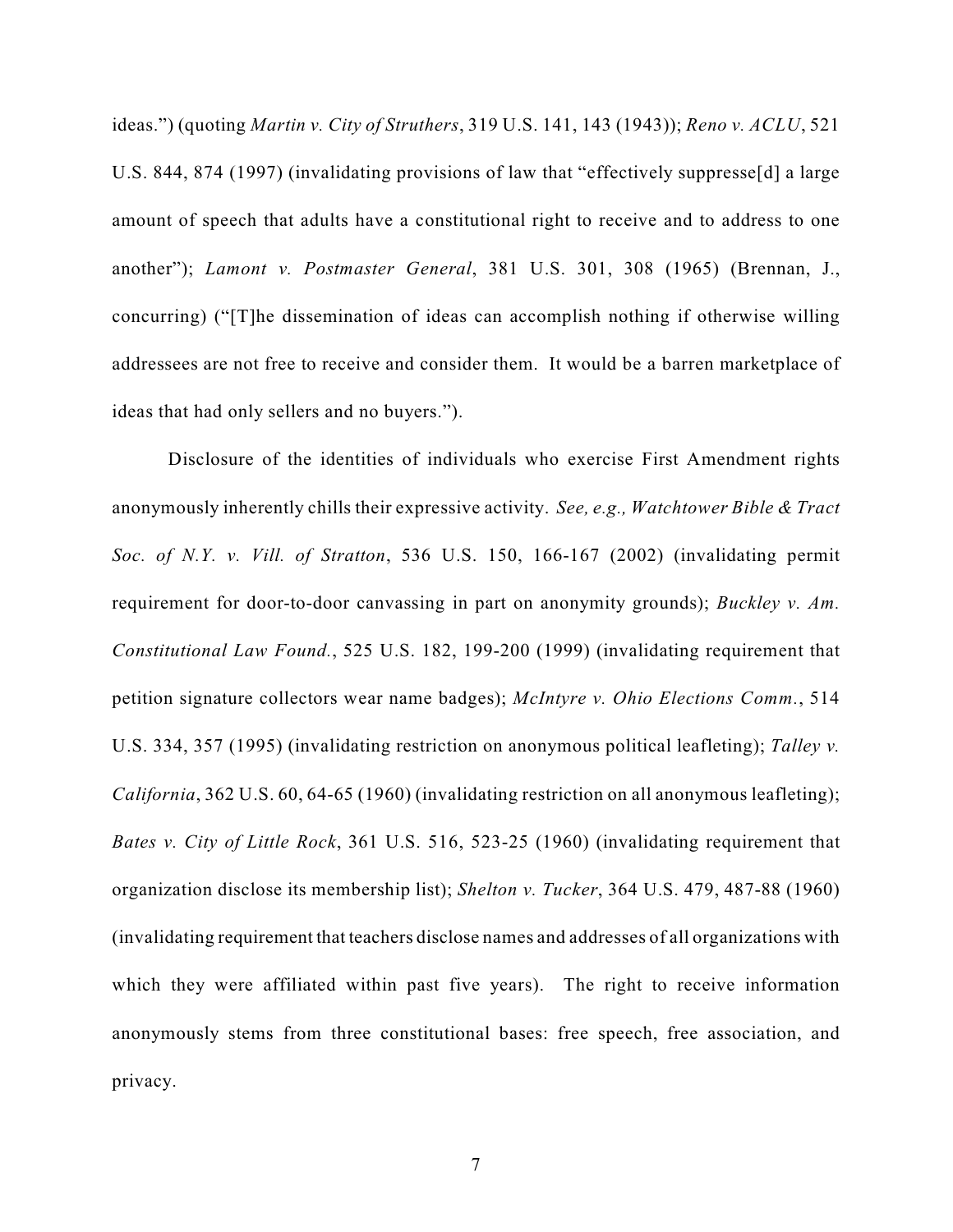**Free Speech.** Readers may be deterred from receiving certain ideas if they cannot remain anonymous. Disclosing a reader's identity therefore infringes both the speaker's right to disseminate ideas and the reader's right to receive them. *Pico*, 457 U.S. at 867 ("[T]he right to receive ideas follows ineluctably from the sender's First Amendment right to send them. . . . More importantly, the right to receive ideas is a necessary predicate to the recipient's meaningful exercise of his own rights of speech, press, and political freedom."). Thus, in *Lamont v. Postmaster General*, the Supreme Court invalidated a requirement that people affirmatively notify the Postmaster of their desire to receive "communist political propaganda" because the requirement was "almost certain to have a deterrent effect" on people's receipt of ideas and was "at war with the 'uninhibited, robust, and wide-open' debate and discussion that are contemplated by the First Amendment." 381 U.S. at 307 (citing *New York Times Co. v. Sullivan*, 364 U.S. 254, 270 (1964)). And in *United States v. Rumley*, 345 U.S. 41 (1953), the Supreme Court construed narrowly a congressional resolution authorizing the investigation of lobbying activities to avoid "serious" and "grave" constitutional concerns presented by the disclosure of the identities of literature purchasers. *Id.* at 45, 48. The concurrence elaborated on those concerns: "Once the government can demand of a publisher the names of the purchasers of his publications, the free press as we know it disappears. . . . The purchase of a book or pamphlet today may result in a subpoena tomorrow." *Id*. at 57 (Douglas, J., concurring). *See also Fabulous Assocs., Inc. v. Pennsylvania Public Utility Comm'n*, 896 F.2d 780, 785-86 (3rd Cir. 1990) (regulation that prevented adult telephone service customers from remaining anonymous unduly chilled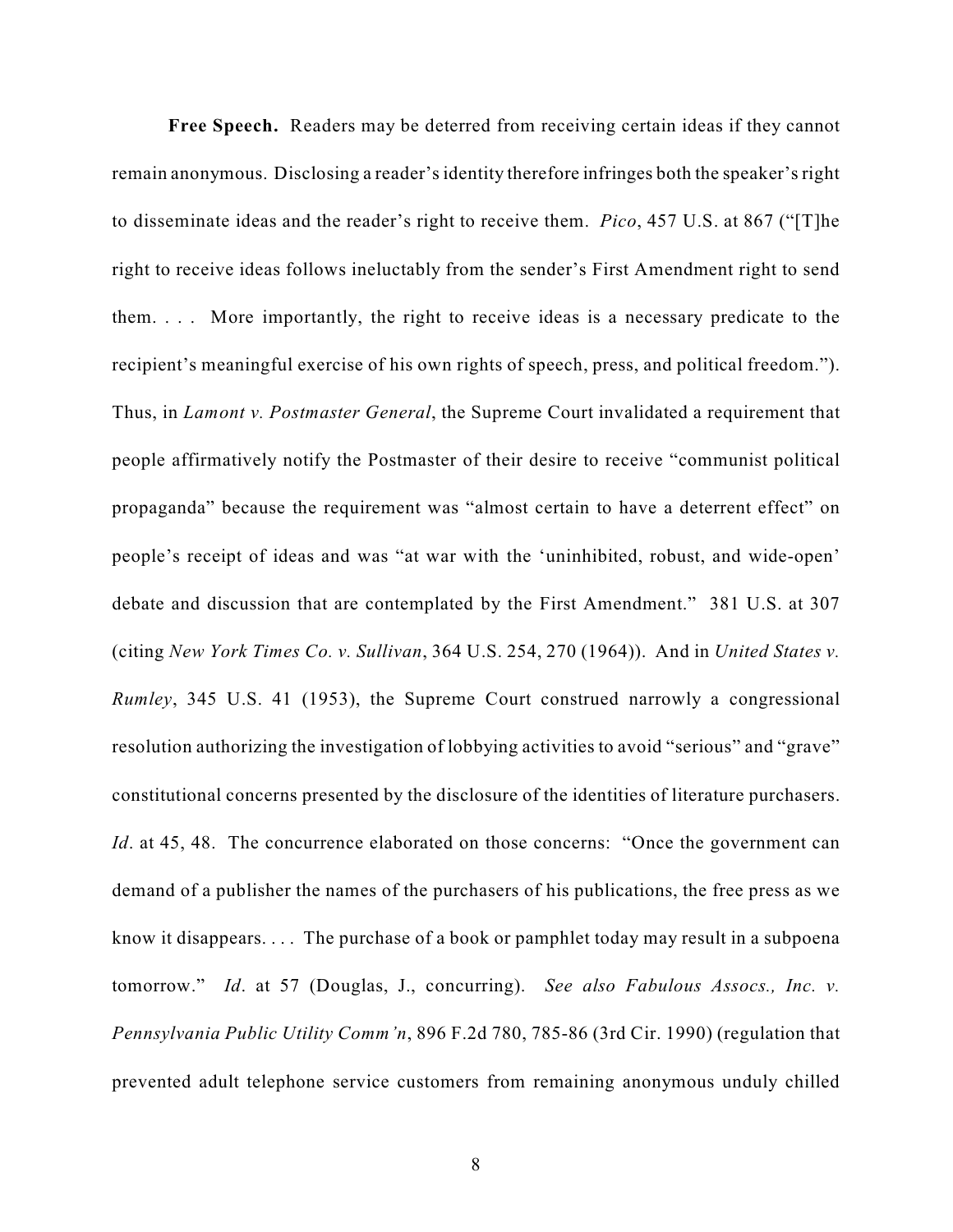exercise of the right to hear communications).

**Free Association.** The right to receive information anonymously also stems from associational rights. Knowledge of an individual's reading habits may lead to inferences about her affiliations. Here, for example, Matrixx claims that people may be members of a conspiracy merely because they read the *Eyeshade Report*. Compelled disclosure of the identities of readers infringes associational rights by chilling readership on the basis of people's desire to maintain the privacy of their associations. *Cf. NAACP v. Alabama ex rel. Patterson*, 357 U.S. 449, 460-63 (1958) (reversing order of the Arkansas Supreme Court requiring NAACP to disclose its membership list).

**Privacy Rights.** The right to read anonymously also flows from privacy rights. In *Stanley v. Georgia*, the Supreme Court affirmed the "right to satisfy [one's] intellectual and emotional needs in the privacy of [one's] own home" and the "right to be free from state inquiry into the contents of [one's] library." 394 U.S. at 565. This privacy right is so strong that it shields even the receipt of unprotected speech. In *Stanley*, the state of Georgia attempted to prosecute a man who possessed obscene materials. Although the state was free to bar obscene speech outright, *id*. at 560-61, it could not bar anyone from consuming the speech privately because it could not inquire into personal reading habits. *Id*. at 565-66. *See* <sup>1</sup> *also McIntyre*, 514 U.S. at 341-42 ("The decision in favor of anonymity may be motivated by fear of economic or official retaliation, by concern about social ostracism, or merely by

<sup>&</sup>lt;sup>1</sup>The Supreme Court has departed from *Stanley* only with respect to child pornography, because of the severe harm it causes children and the difficulty of policing it. *See Osborne v. Ohio*, 495 U.S. 103, 108-11 (1990).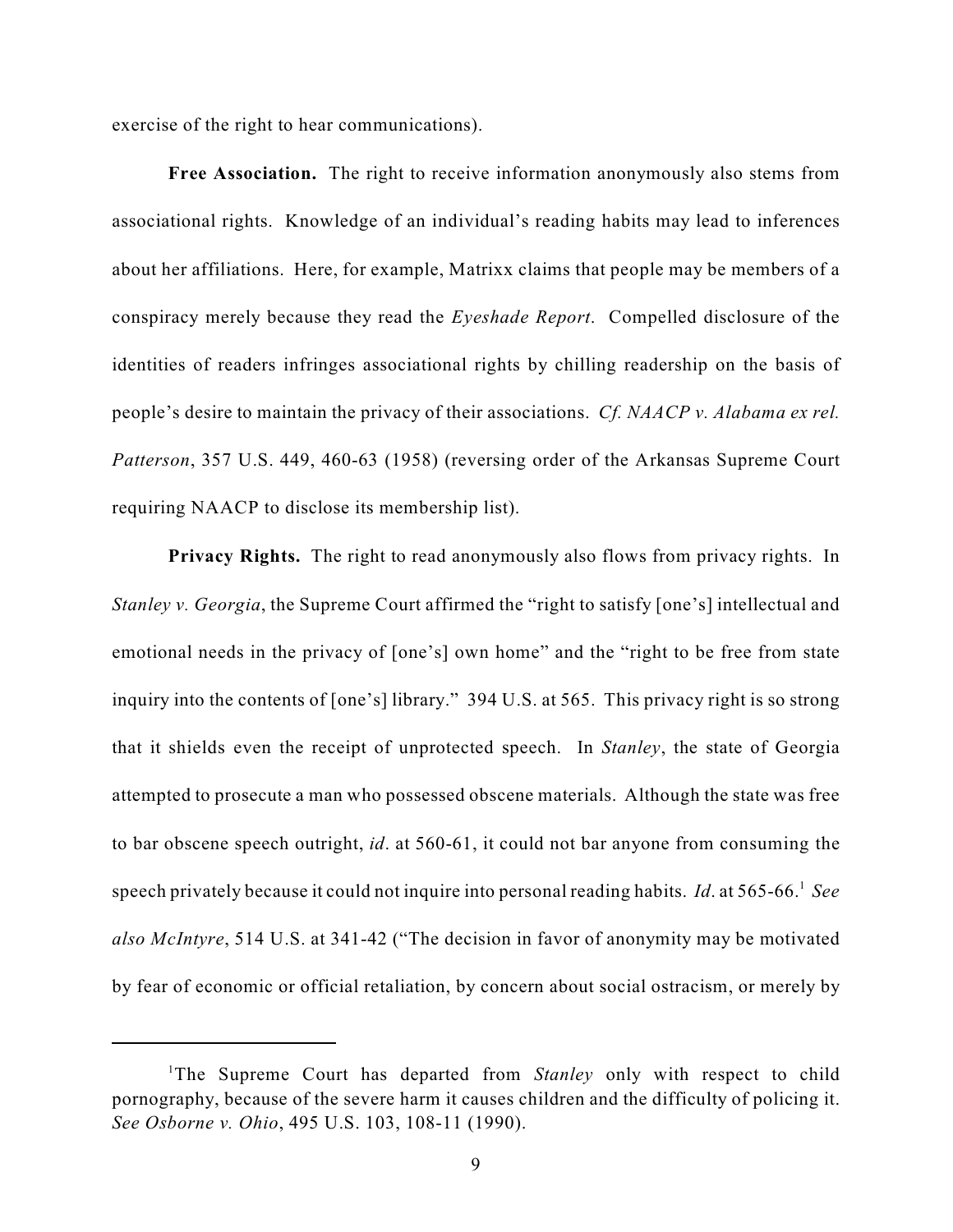a desire to preserve as much of one's privacy as possible.").

An order to disclose the identities of individuals exercising fundamental rights is "subject to the closest scrutiny." *NAACP v. Alabama*, 357 U.S. at 461; *Bates*, 361 U.S. at 524. Due process requires the showing of a "subordinating interest which is compelling." *Bates*, 361 U.S. at 524; *NAACP v. Alabama*, 357 U.S. at 463. And the disclosure must be tailored to burden rights no more than necessary to serve the compelling interest. *McIntyre*, 514 U.S. at 347.

People may choose to read anonymously for a variety of reasons. They may wish to avoid being stereotyped on the basis of their reading habits or to avoid the assumption that they are associated with particular organizations. They may fear harassment, threats, frivolous litigation, or social stigma. Likewise, some publishers would lose much of their audience if the audience could not maintain anonymity. A rule that makes it too easy to remove the cloak of anonymity would bring unnecessary harm to both speakers and readers by chilling speech and preventing valuable contributions to the marketplace of ideas.

## **B. This Court Should Apply a Five-Factor Test Before Allowing Infringement of the Right to Read Anonymously.**

To protect the First Amendment rights at stake when a party seeks the identities of anonymous readers or subscribers, *amici* urge the Court to consider five factors. First, the Court should consider whether the party seeking disclosure has (1) stated a *prima facie* case; (2) supported its claims with evidence; and (3) shown that the information sought is central to the claim and unavailable from other sources. If those standard are met, then the Court should require the party to show that (4) the need for disclosure outweighs the First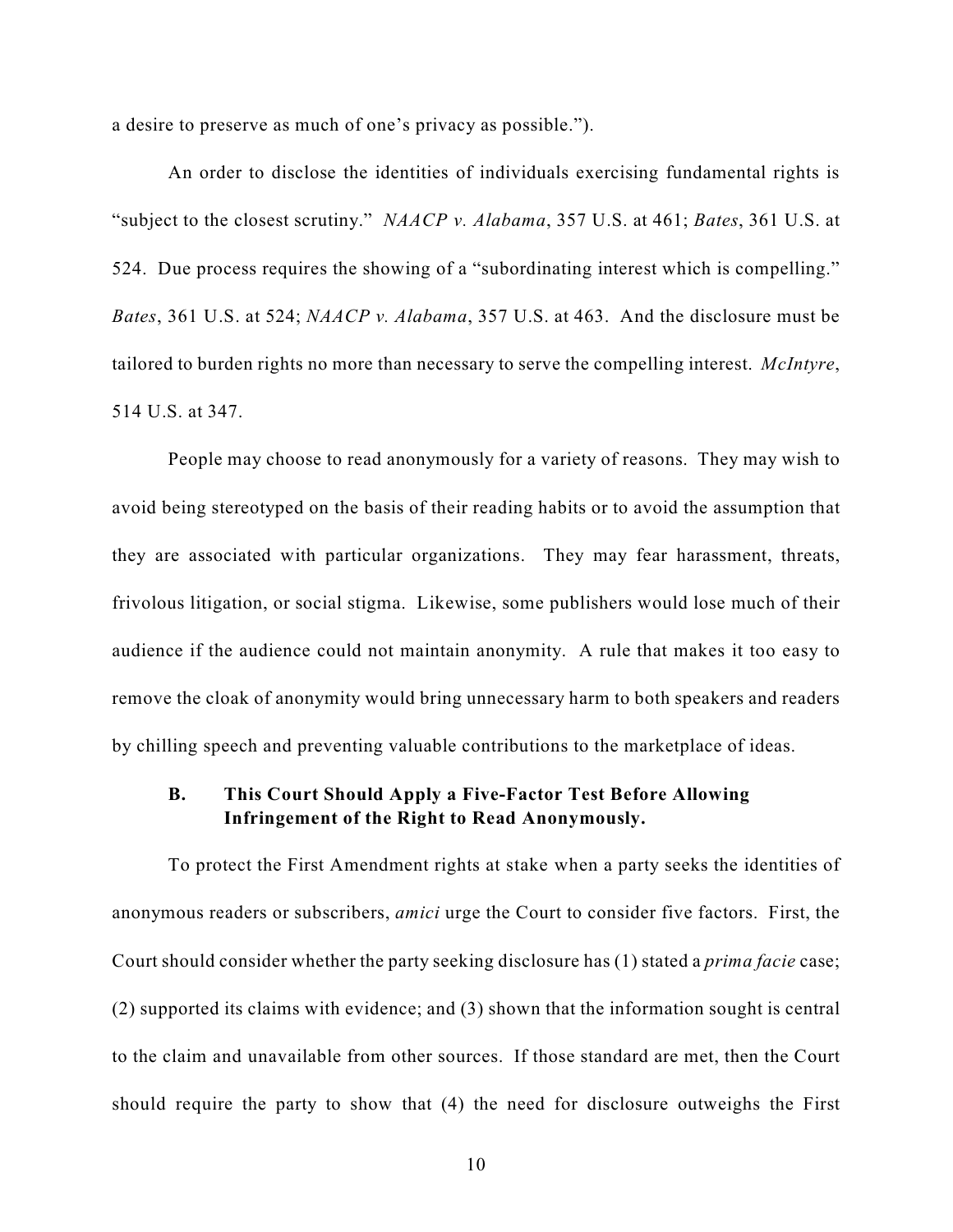Amendment rights of the parties whose identities will be revealed; and (5) an overriding public interest justifies disclosure. If the party cannot satisfy factors one through three, then the Court need not engage in the balancing analysis embodied by factors four and five. That is the case here, where Matrixx has failed to state a *prima facie* case in the Arizona litigation, failed to provide any evidence supporting its underlying allegations and, most important, failed to show any connection between Mulligan's subscribers and the alleged misconduct. That Matixx cannot meet factors one through three illustrates that the company's subpoena is, at best, a fishing expedition and, quite possibly, an attempt to punish Mulligan for publishing a negative report on Matrixx. Neither motivation justifies infringing Mulligan's or his readers' First Amendment rights.

As explained below, the proposed five-factor test is derived largely from the analysis that a growing number of courts use to assess motions to quash subpoenas to Internet Service providers ("ISPs") served by plaintiffs seeking to discover the names of people—such as the Doe defendants sued by Matrixx in Arizona—who have posted anonymous comments on Internet message boards. The factors also reflect the concerns of Maryland's discovery rules, Maryland's qualified privilege against disclosure of reporting information and the federal qualified privilege against disclosure of media sources, and cases concerning law enforcement subpoenas that threaten First Amendment rights. We first discuss these legal sources to explain the rationale for the five factors. Then, we apply the factors and conclude that Matrixx's subpoena fails to satisfy them.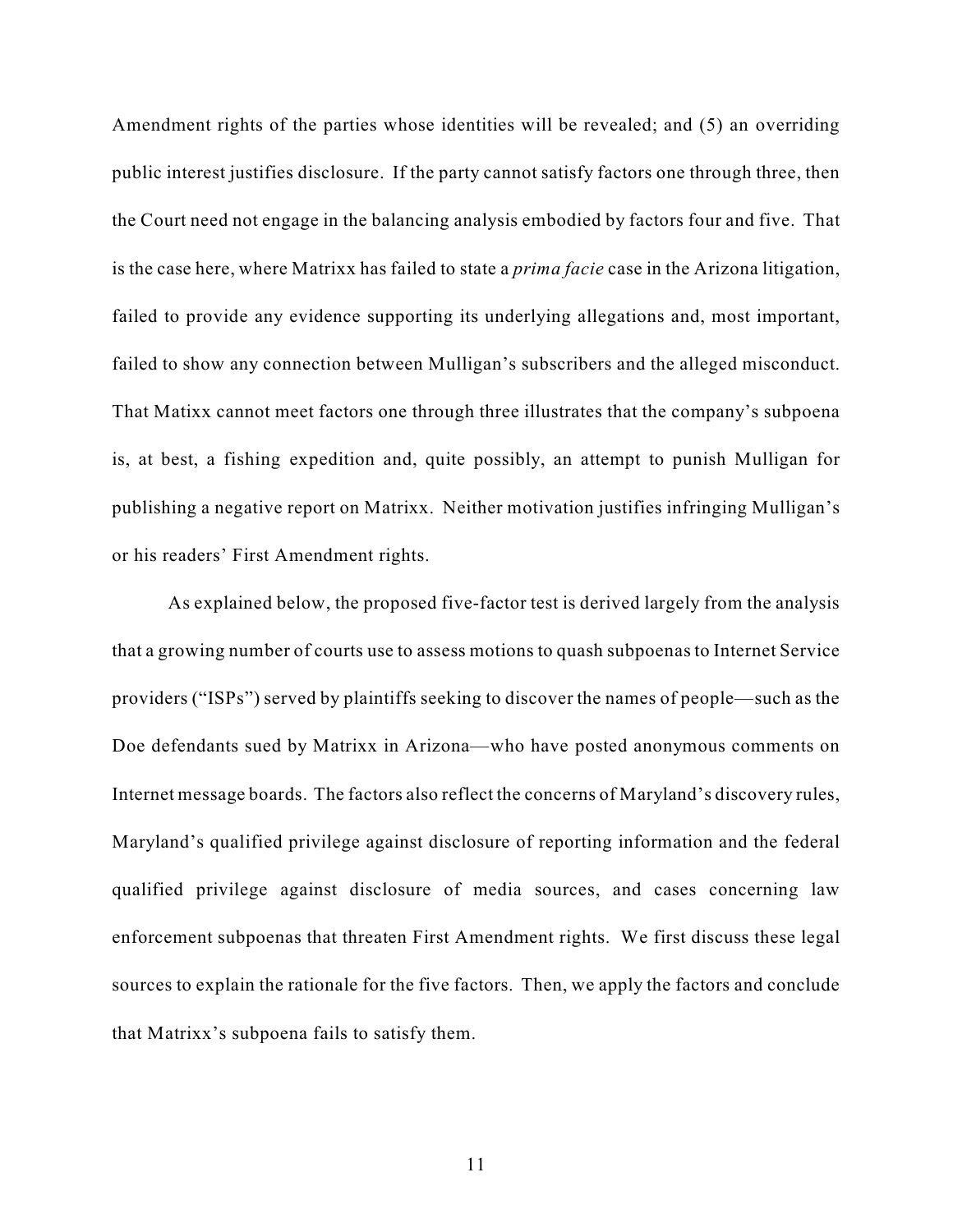# **1. Cases Addressing Disclosure of "Doe" Speakers, Maryland Discovery Rules, the Qualified Privilege Protecting Media Sources, and Cases Involving Law Enforcement Investigations Support Consideration of Five Factors Here.**

**Subpoenas to ISPs.** Courts confronted with motions to quash subpoenas to ISPs from plaintiffs seeking the identities of online speakers have adopted multi-part tests that balance the rights of plaintiffs alleging defamation or similar claims against the right of defendants to speak anonymously on the Internet. The leading case is *Dendrite v. Doe*, 775 A.2d 756 (N.J. Super. Ct. App. Div. 2001), where a corporation sued four individuals who had made a variety of remarks about it on a bulletin board maintained by Yahoo!. There, the New Jersey appellate court adopted a five-part standard that requires plaintiffs to (1) notify the accused of the pendency of the identification proceeding and to explain how to present a defense; (2) quote verbatim the allegedly actionable statements; (3) allege all elements of the cause of action; (4) present evidence supporting the claim of violation, and (5) show that, on balance and in the particulars of the case, the right to identify the speaker outweighs the First Amendment right to anonymous speech. *Id.* at 760-61. The court explained that this test "strik[es] a balance between the well-established First Amendment right to speak anonymously, and the right of the plaintiff to protect its proprietary interests and reputation through the assertion of recognizable claims based on the actionable conduct of the anonymous, fictitiously-named defendants." *Id*. at 760.

Numerous courts have reached similar results. In *Melvin v. Doe*, 49 Pa. D.&C. 4th 449 (Pa. 2000), the trial court ordered disclosure only after finding that the "information (1) is material, relevant, and necessary, (2) it cannot be obtained by alternative means, and (3)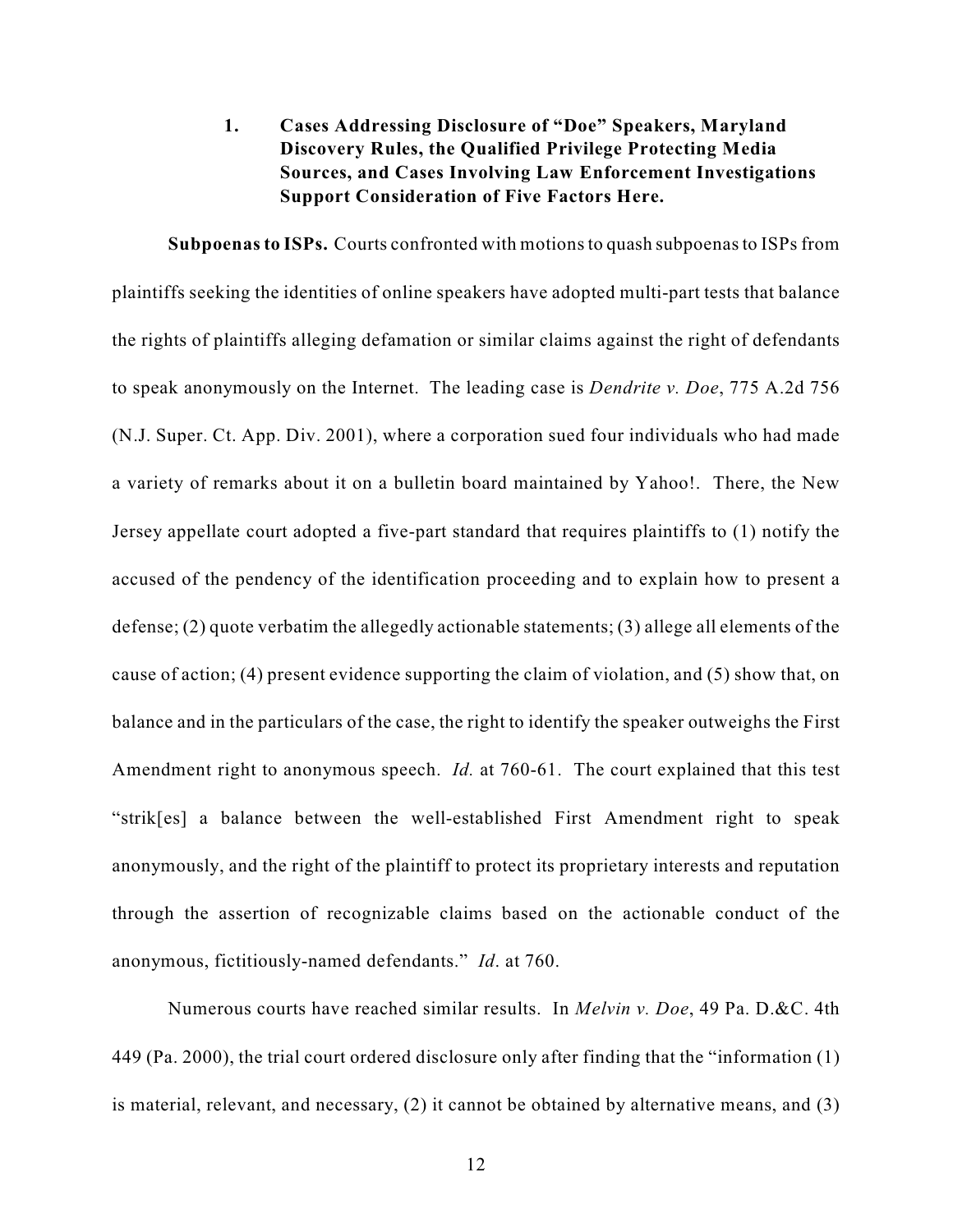it is crucial to plaintiff's case." *Id*. at 477. Despite this careful analysis, the Pennsylvania Supreme Court vacated and remanded for an *additional* determination whether the First Amendment requires a *prima facie* showing of actual economic harm prior to discovery of a defamation defendant's identity. 836 A.2d 42, 50 (Pa. 2003).

Similarly, in *2TheMart.Com*, 140 F. Supp. 2d 1088 (W.D. Wash 2001), the court adopted a four-part test inquiring whether "(1) the subpoena seeking the information was issued in good faith and not for any improper purpose, (2) the information sought relates to a core claim or defense, (3) the identifying information is directly and materially relevant to that claim or defense, and (4) information sufficient to establish or to disprove that claim or defense is unavailable from any other source." *Id*. at 1095. And in *La Societe Metro Cash & Carry France v. Time Warner Cable*, 2003 WL 22962857, 36 Conn. L. Rptr. 170 (Conn. Super. 2003), the court compelled disclosure of an anonymous speaker only after reviewing the allegedly defamatory communication, *id*. at \*3, taking testimony on the statement's falsity and the harm it caused, *id*., and demanding compliance with Connecticut's ordinary standard for bills of discovery, which requires the proponent of discovery to show that the information sought is material and necessary, that there is no other adequate means of obtaining it, that the proponent is acting in good faith, and that "detailed facts" support probable cause for its claims. *Id*. at \*2-3, \*6-7. *See also Columbia Ins. Co. v. Seescandy.com*, 185 F.R.D. 573, 579-80 (N.D. Cal. 1999) (requiring plaintiff to demonstrate by specific evidence that it had viable trademark claims against anonymous defendants before disclosure could be compelled); *In re Subpoena Duces Tecum to America Online*, 52 Va. Cir. 26, 34, 2000 WL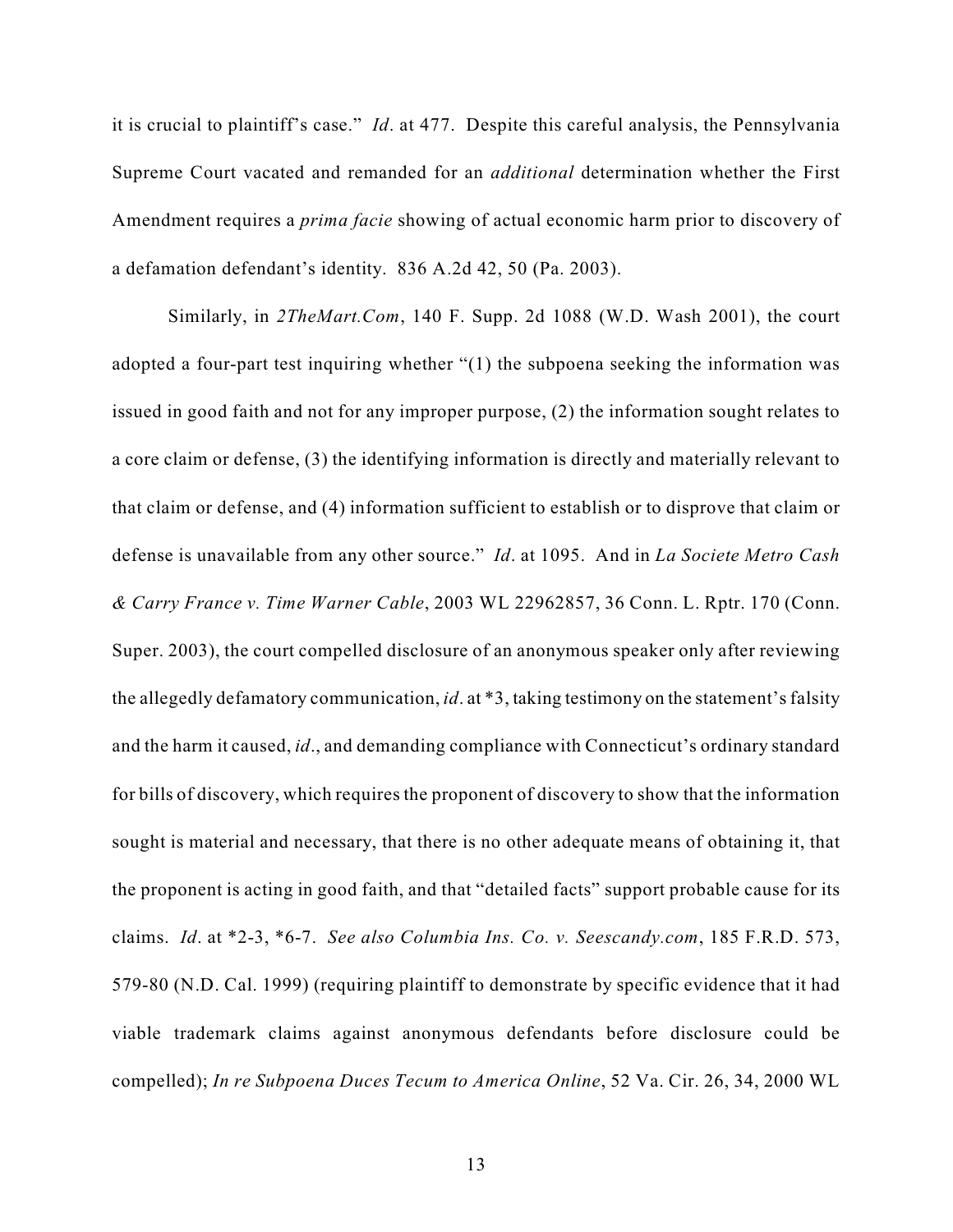1210372, at \*7 (Va. Cir. Fairfax Cy. 2000), *rev'd on other grounds*, 542 S.E.2d 377 (Va. 2001) (requiring plaintiff to submit communications on which defamation claim was based to show "good faith basis to contend that it may be the victim of conduct actionable in the jurisdiction where suit was filed" and that "identity information is centrally needed to advance that claim").

That Matrixx seeks information from Mulligan purportedly to assist in identifying the Doe defendants in Matrixx's underlying Arizona litigation makes application of similar factors particularly appropriate here. As is true when a plaintiff subpoenas ISPs, the individuals whose rights are actually at stake—in those cases, anonymous speakers, and in this case, anonymous readers—cannot defend their anonymity rights *after* the subpoenaed party discloses their identities. Moreover, the subpoena at issue here threatens rights even more broadly than do subpoenas in Doe speech cases. Unlike a subpoena seeking the identities of Doe defendants, a subpoena for a list of readers or subscribers will almost invariably be overbroad, sweeping in individuals against whom the plaintiff asserts no claim. The subpoena here, for example, seeks to identify people who likely have no connection with Matrixx's underlying Arizona litigation. Application of the *Dendrite* factors, as modified to reflect the difference between speakers and readers, will ensure that their First Amendment rights are not infringed unless necessary to allow Matrixx to proceed with valid claims.

**Maryland Discovery Rules.** The Maryland Rules also support application of the factors suggested by *amici*. The rules require courts to limit discovery when information could be obtained by other means or when the burdens of a particular discovery outweigh its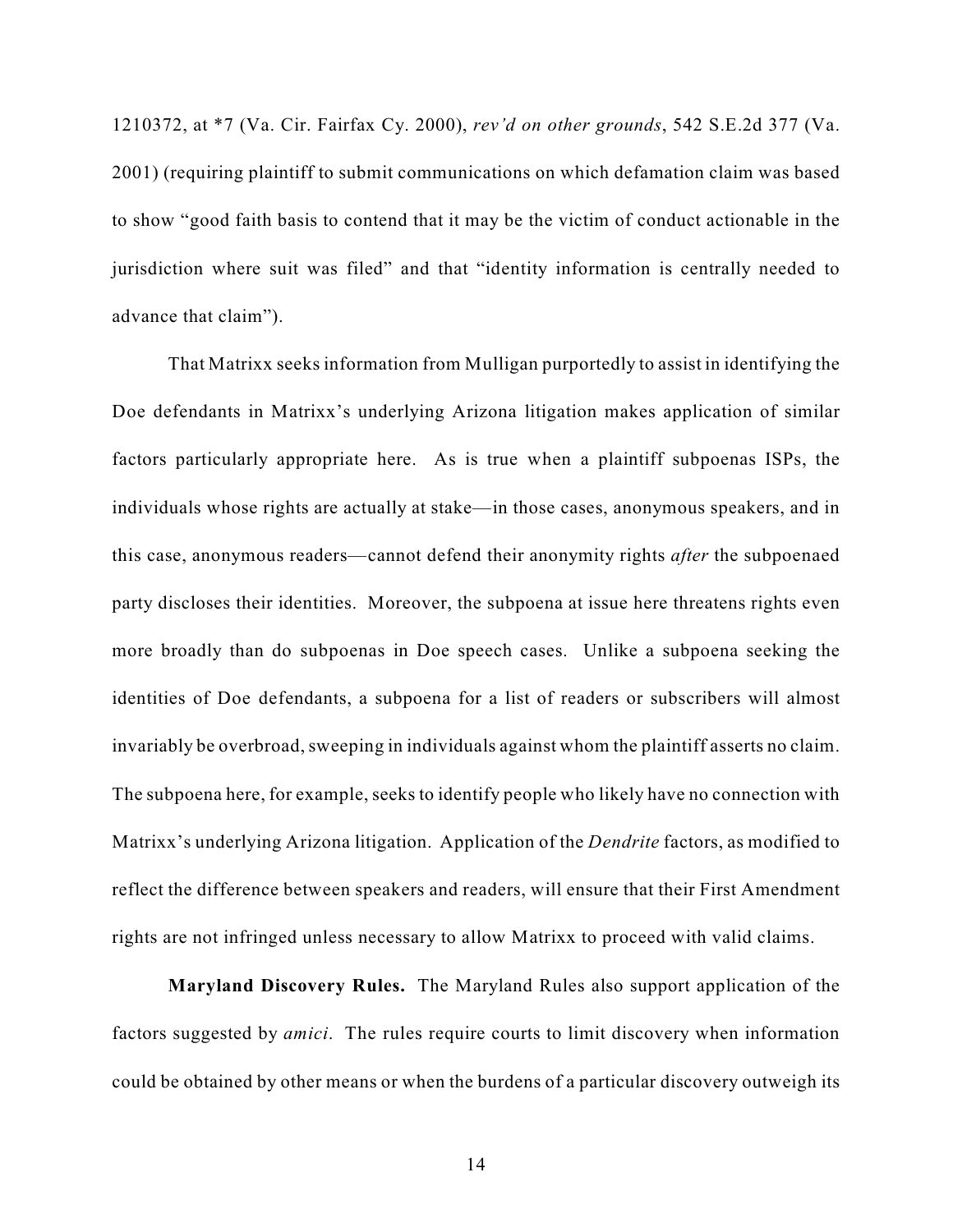likely benefits. *See* Md. Rule 2-402(b) ("The court *shall* limit . . . discovery . . . if it determines that (1) the discovery sought is unreasonably cumulative or duplicative or is obtainable from some other source that is more convenient, less burdensome, or less expensive . . . or (3) the burden or expense of the proposed discovery outweighs its likely benefit[.]") (emphasis added). Rule 2-402(b) protects readers' rights to remain anonymous because a subpoena seeking their identities may oppress or burden First Amendment rights—those of both readers and the author, publisher, or bookstore subpoenaed—too much to be justified by the likely benefits of discovery.

This Court has recognized that balancing of interests is appropriate in assessing the propriety of sensitive discovery. For example, in *Blades v. Woods*, 107 Md. App. 178, 667 A.2d 917 (1995), the Court balanced the plaintiff's legitimate need for discovery against the confidentiality interests of both the subpoenaed party and other parties. *Id*. at 185-87, 667 A.2d at 921. And in *Shenk v. Berger*, 86 Md. App. 498, 587 A.2d 551 (1991), in the course of considering an attempt to discover attorney work product, the Court stated that "[e]very need to provide information must be balanced against the need to withhold it." *Id*. at 505, 587 A.2d at 555.

Similarly, federal cases have required balancing, including in the First Amendment context. For example, in *Grandbouche v. Clancy*, 825 F.2d 1463 (10th Cir. 1987), the Tenth Circuit stated:

[W]hen the subject of a discovery order claims a First Amendment privilege not to disclose certain information, the trial court must conduct a balancing test before ordering disclosure. . . . Among the factors that the trial court must consider are (1) the relevance of the evidence; (2) the necessity of receiving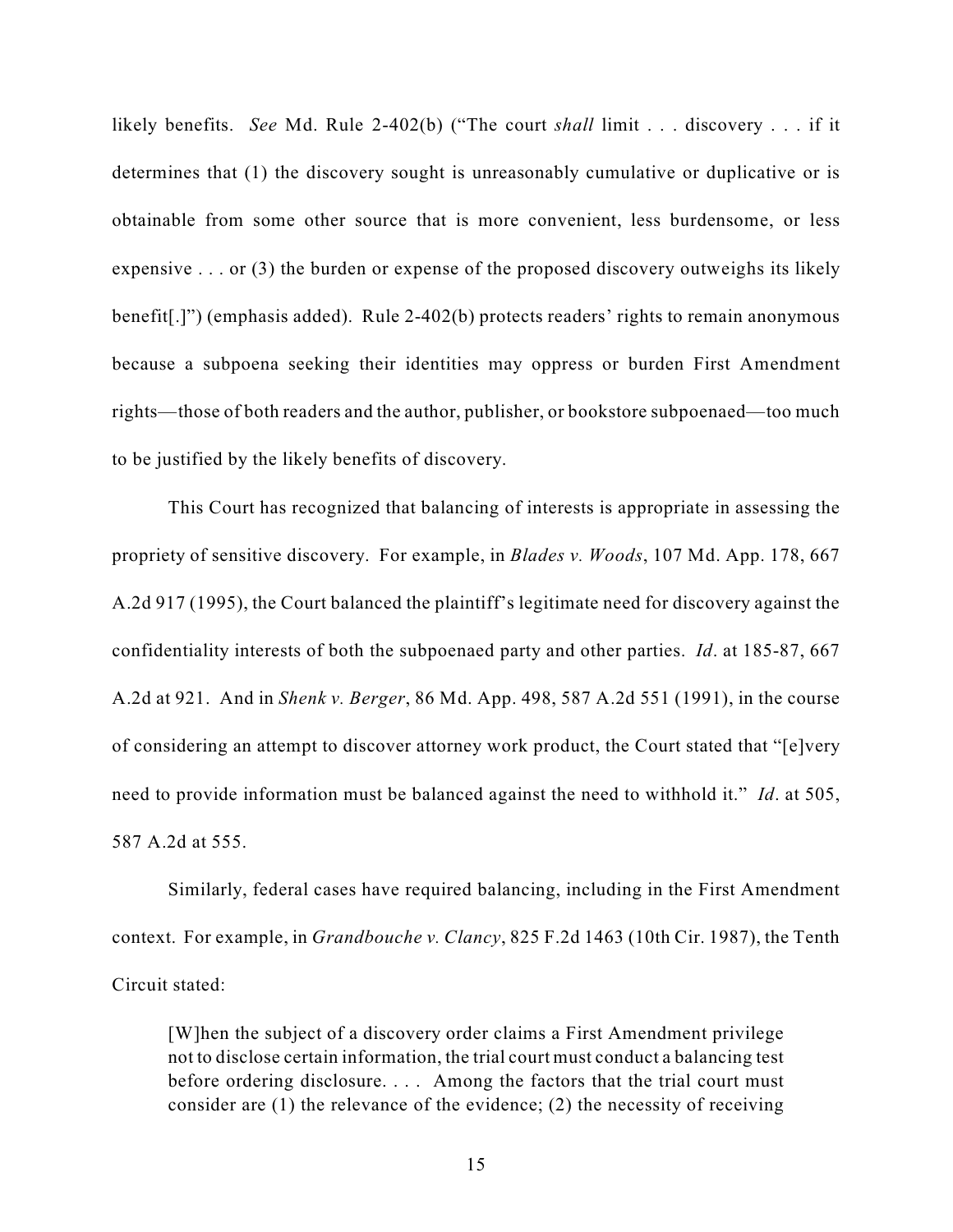the information sought; (3) whether the information is available from other sources; and (4) the nature of the information. The trial court must also determine the validity of the claimed First Amendment privilege. Only after examining all of these factors should the court decide whether the privilege must be overborne by the need for the requested information.

*Id.* at 1466-67 (citation omitted) (requiring four-part balancing test for discovery of organization's membership list, mailing lists, and certain attendance records). *Cf. United States v. R. Enters., Inc.*, 498 U.S. 292, 303 (1991) (Stevens, Marshall, and Blackmun, JJ., concurring) (noting in the context of a motion to quash grand jury subpoena on First Amendment grounds that the Federal Rules of Criminal Procedure require courts "to balance the burden of compliance, on the one hand, against the governmental interest in obtaining the documents on the other").

**Qualified Privilege for Media.** Maryland's qualified privilege for information collected by media organizations also supports use of the five factors in this case. As discussed above, the privilege bars disclosure unless the party seeking the information shows that "(i) The news or information is relevant to a significant legal issue before any judicial, legislative, or administrative body, or any body that has the power to issue subpoenas; (ii) The news or information could not, with due diligence, be obtained by any alternate means; and (iii) There is an overriding public interest in disclosure." Md. Cts. & Jud. Proc. Code § 9-112(d)(1). Some federal courts apply a similar standard for media *sources*, requiring the party seeking disclosure to show that (1) the information sought is not just relevant, but goes to the heart of the case; (2) disclosure of the source to prove the issue is "necessary" because the party seeking disclosure is likely to prevail on all the other issues in the case, and (3) the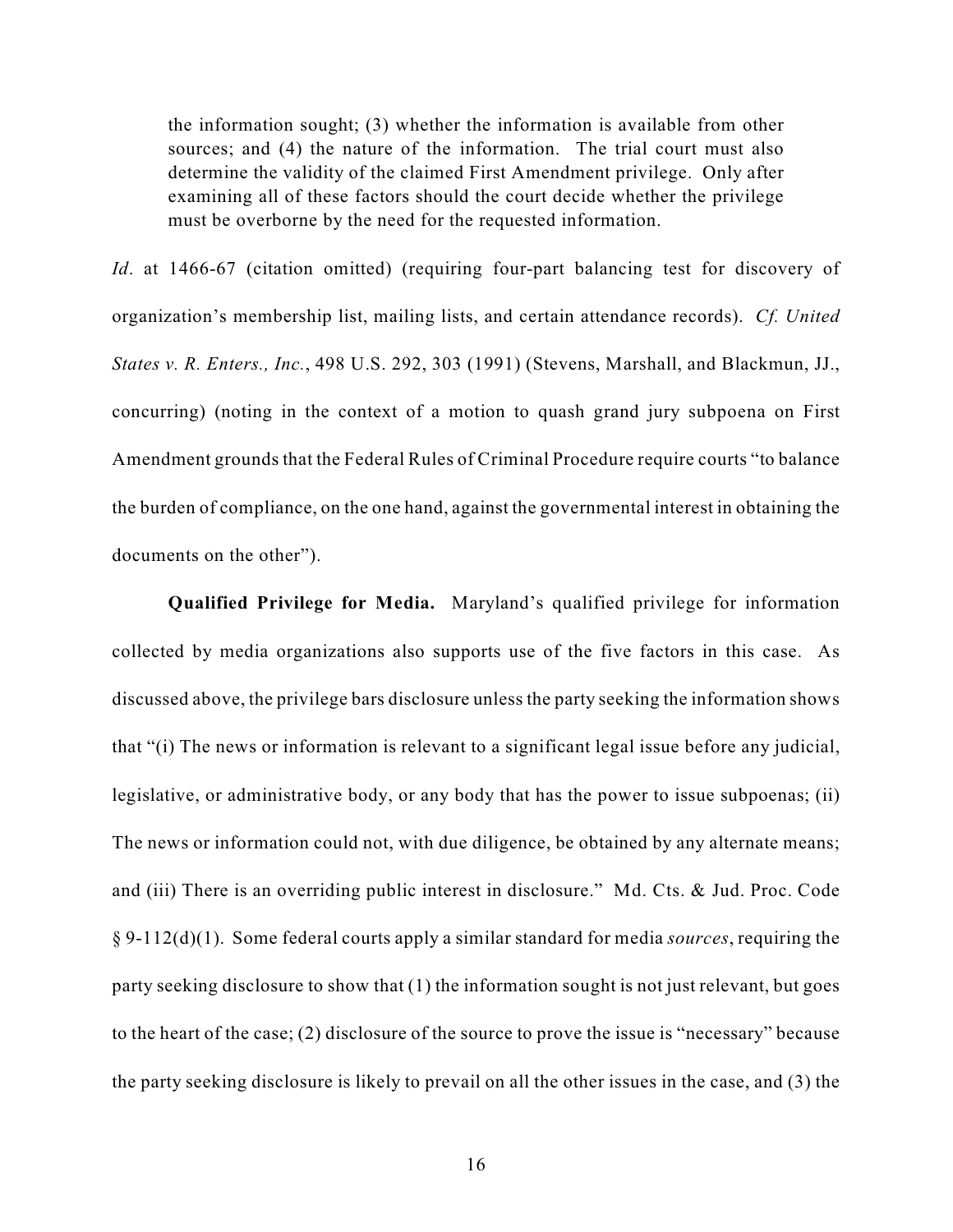discovering party has exhausted all other means of proving this part of its case. *See United States v. Caporale*, 806 F.2d 1487, 1504 (11th Cir. 1986); *Miller v. Transamerican Press*, 621 F.2d 721, 726 (5th Cir. 1980); *Carey v. Hume*, 492 F.2d 631 (D.C. Cir. 1974); *Baker v. F & F Investment*, 470 F.2d 778 (2d Cir. 1972), *cert. denied*, 411 U.S. 966 (1973); *Cervantes v. Time*, 464 F.2d 986 (8th Cir. 1972); *Campbell v. Klevenhagen*, 760 F. Supp. 1206, 1210, 1215 (S.D. Tex. 1991). In essence, these standards balance the need for discovery against First Amendment rights.

**Law Enforcement Investigations.** Finally, courts require a showing of relevance and compelling need before allowing the infringement of First Amendment interests even in the context of law enforcement investigations. *See Zurcher v. Stanford Daily*, 436 U.S. 547, 564-65 (1978) (Fourth Amendment requirements for warrants—probable cause, specificity, and reasonableness of search—must be met with "scrupulous exactitude" when First Amendment interests are at stake); *Bursey v. United States*, 466 F.2d 1059, 1083 (9th Cir. 1972) (grand jury could not compel disclosure of identities where government failed to show that its "interest in the subject matter of the investigation is 'immediate, substantial, and subordinating,' that there is a 'substantial connection' between the information it seeks . . . and the overriding governmental interest . . ., and that the means of obtaining the information is not more drastic than necessary to forward the asserted governmental interest") (quoting *Gibson v. Florida Legislative Investigation Comm.*, 372 U.S. 539, 551, 557 (1963)); *In re Grand Jury Subpoena: Subpoena Duces Tecum*, 829 F.2d 1291, 1298 (4th Cir. 1987) ("A court, in deciding to enforce or to quash a subpoena duces tecum that broadly seeks material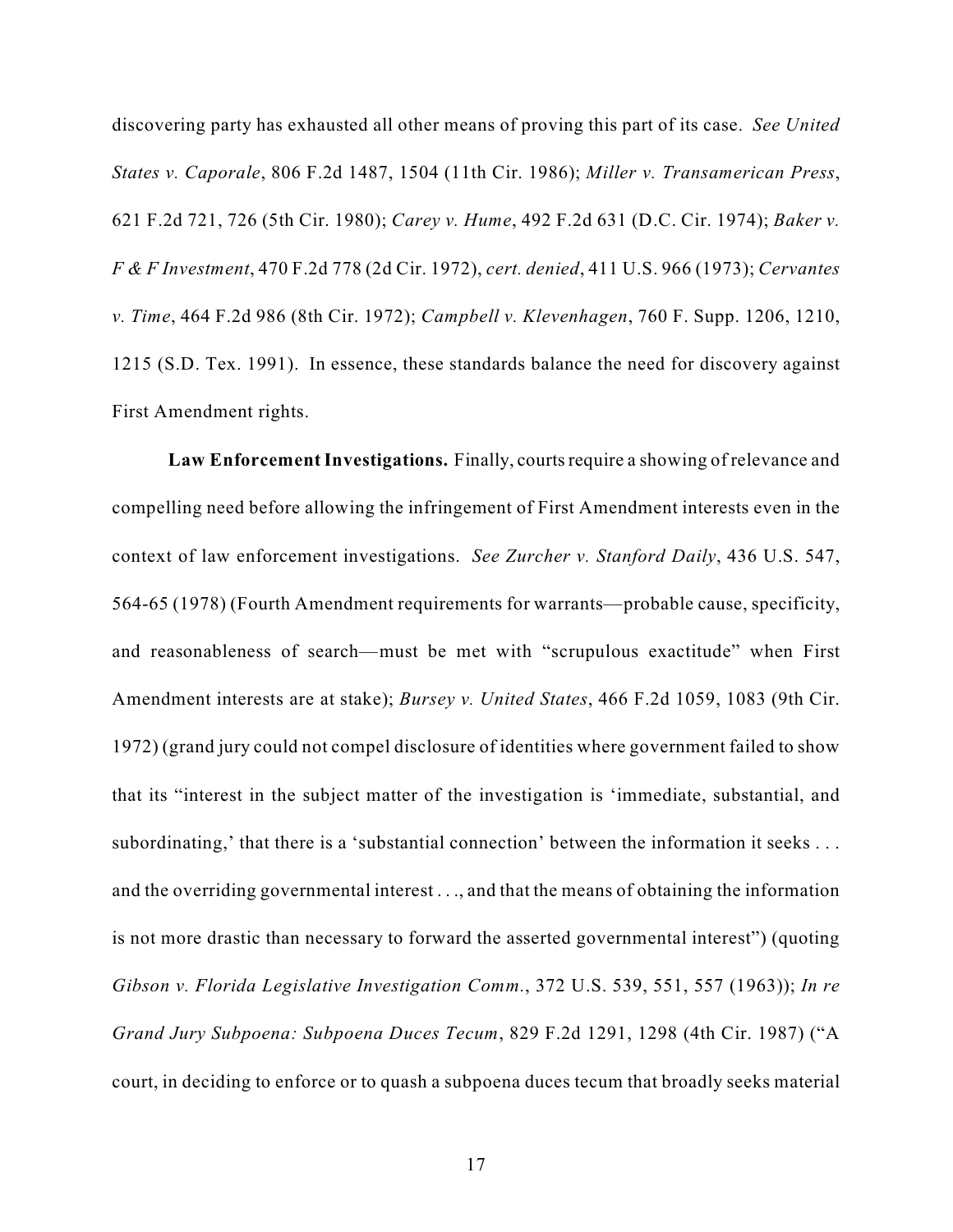presumptively protected by the first amendment, must balance . . . the interest of the public and the government in ferreting out crime [against] the interest of the subpoena's target in conducting a business or any other personal affairs.").

This level of scrutiny has also been applied in a case addressing a law enforcement attempt to identify an anonymous reader. In *Tattered Cover, Inc. v. City of Thornton*, 44 P.3d 1044 (Colo. 2002), the Colorado Supreme Court blocked a search warrant seeking (1) the identity of a customer who had books on clandestine drug laboratories delivered to a methamphetamine lab and (2) the customer's thirty-day purchase history. *Id*. at 1058-59. The court held that the government must show a compelling need for such information, *id*. at 1058-59, and found that the police could not meet that standard. The police argued that the information would help to establish intent, to identify which defendant operated the drug lab, and to connect the defendant to the crime, apparently by drawing the inference that the purchaser of books on manufacturing illicit drugs may have manufactured such drugs. *Id*. at 1061. The court found that the police could use other available evidence to establish intent and identify the defendant, *id*. at 1061-62, and held that the government may not infer that an individual who bought books on illicit drug laboratories operated such a laboratory, *id*. at 1063. *Cf. In re Grand Jury Subpoena to Kramerbooks & Afterwords Inc.*, 26 Med. L. Rptr. 1599 (D.D.C. 1998) (refusing to enforce subpoena to bookstore seeking list of Monica Lewinsky's purchases absent government showing of (1) compelling need for information sought and (2) sufficient connection between information and criminal investigation).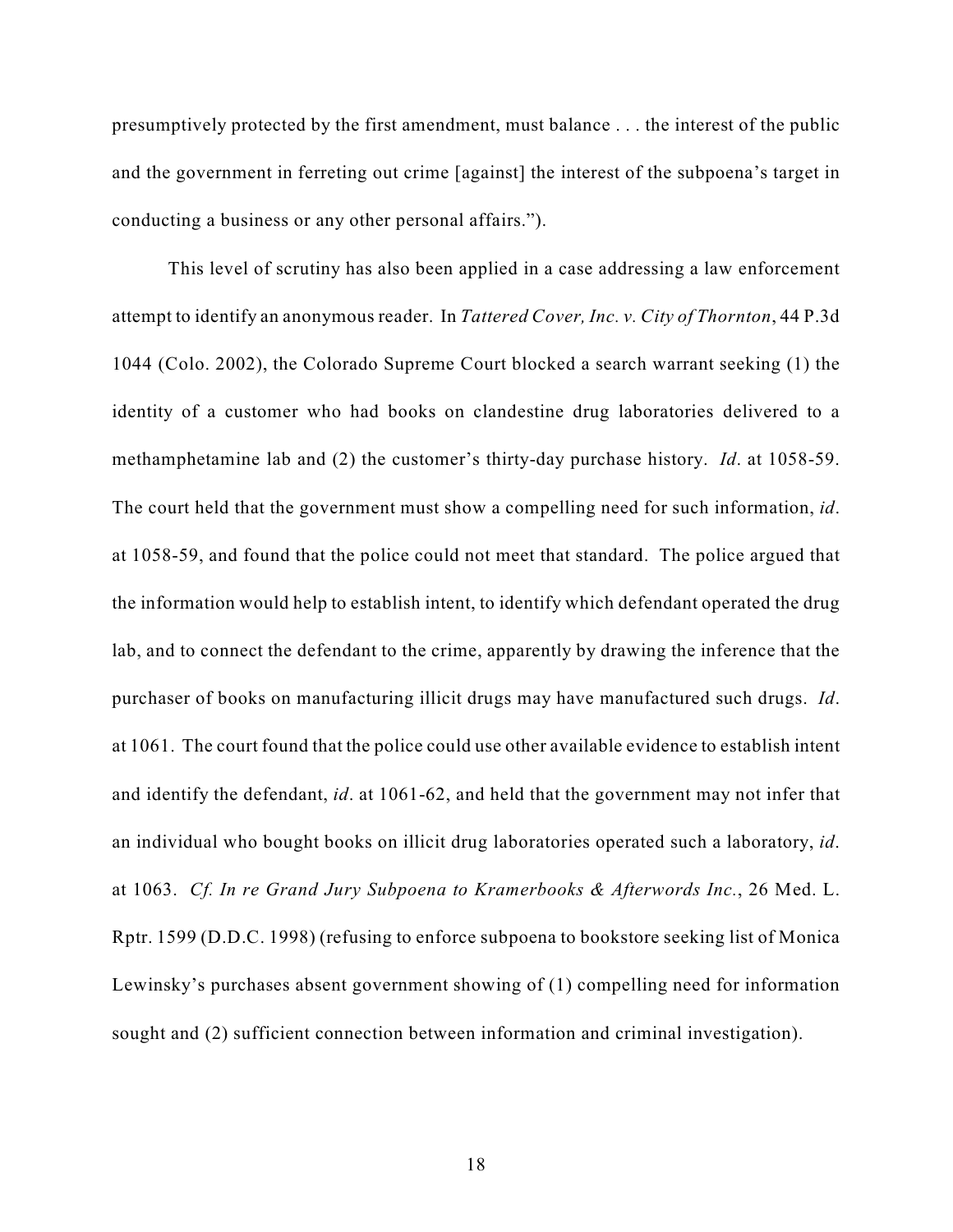## **2. Matrixx Has Failed to Justify Disclosure of the Identities of Mulligan's Readers and Subscribers.**

Based on the legal doctrines described above, *amici* urge the Court to protect the rights of readers and subscribers by considering whether Matrixx has (1) stated a *prima facie* case; (2) provided supporting evidence; (3) shown that the information sought is central to the claim and unavailable from other sources; (4) shown that the need for disclosure outweighs the First Amendment rights of the parties whose identities will be revealed; and (5) shown that an overriding public interest justifies disclosure. Matrixx fails at each step.

#### **(a) State a** *Prima Facie* **Case.**

Matrixx claims that the names of *Eyeshade Report* readers are relevant to its Arizona litigation, in which it alleges defamation and intentional interference with contract. But the company has failed to state *prima facie* claims in that litigation. Therefore, it has not provided a valid reason to pierce the anonymity of Mulligan's readers.

To state a claim for defamation, Matrixx must set forth allegedly harmful statements either verbatim or with enough specificity to permit the court to evaluate the statements and to apprise the defendant of the precise charges. *See* 50 Am. Jur. 2d *Libel & Slander* § 439 (2004); *Aldabbagh v. Arizona Dep't of Liquor Licenses & Control*, 783 P.2d 1207, 1213 (Ariz. App. 1989) (dismissing defamation claims where complaint stated only "a legal conclusion that [defendant] made defamatory remarks to the press" with "no facts . . . to support a claim for injurious falsehood"). The Arizona court may then review each statement to determine whether it is facially actionable. *See, e.g.*, *Bailey v. Sup. Ct. in & for Santa Cruz Co.*, 636 P.2d 144 (Ariz. App. 1981). Matrixx's Arizona complaint fails to state a *prima*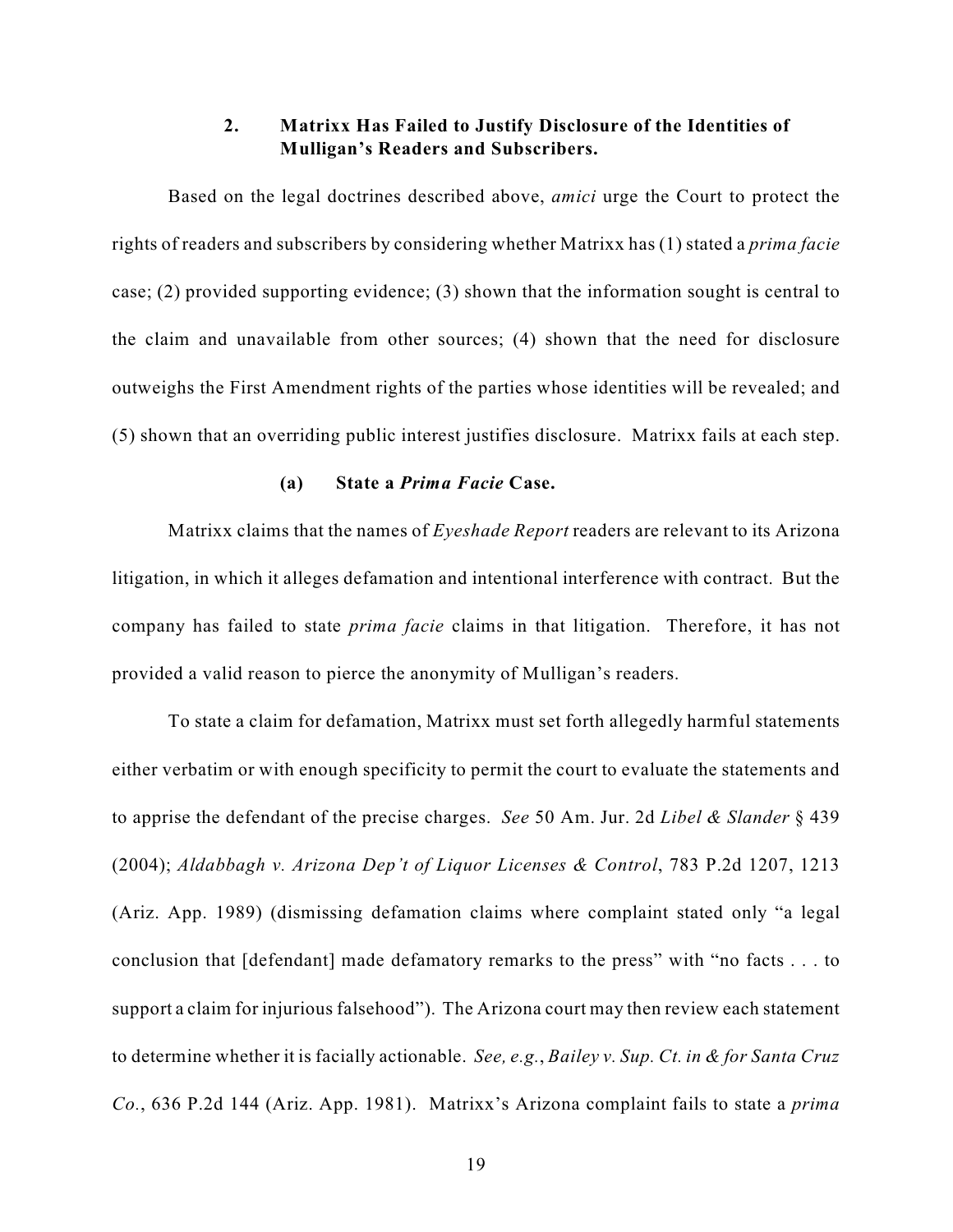*facie* case because it does not identify any allegedly tortious statements.

Similarly, a plaintiff claiming intentional interference with contract must prove that the defendant interfered with a specific contract between the plaintiff and a specific individual. Restatement (Second) Torts § 766 cmt. p (1979). Matrixx fails to state a claim for intentional interference with contract because it has not identified any specific contractual relationship with which the Does allegedly interfered. *See* Sixth Am. Compl. ¶ 33-37 (E 31).

### **(b) Provide Supporting Evidence.**

No person should be identified through a court's subpoena power unless, after stating a *prima facie* case, the plaintiff also produces evidence sufficient to show that the underlying lawsuit has merit. This requirement prevents a plaintiff from infringing rights simply by filing a facially adequate complaint. Plaintiffs often claim that they seek to identify people merely to proceed with their cases. But the identification of anonymous individuals is a major form of relief in some cases. In fact, it is often the plaintiff's sole objective. In numerous cases, plaintiffs seek no further relief after identifying certain individuals. Thompson, *On the Net, in the Dark*, California Law Week, Vol. 1, No. 9, at 16, 18 (1999).

Indeed, some lawyers who bring cases like Matrixx's have admitted that they desire only identification of their clients' anonymous critics. *E.g.*, Werthammer, *RNN Sues Yahoo Over Negative Web Site*, Daily Freeman, Nov. 21, 2000, *at* www.zwire.com/site/news.cfm? newsid=1098427&BRD=1769&PAG=461&dept\_id=4969&rfi=8. One leading advocate of using discovery procedures to identify anonymous critics has urged corporate executives to use discovery first and to decide whether to sue for libel only after the critics have been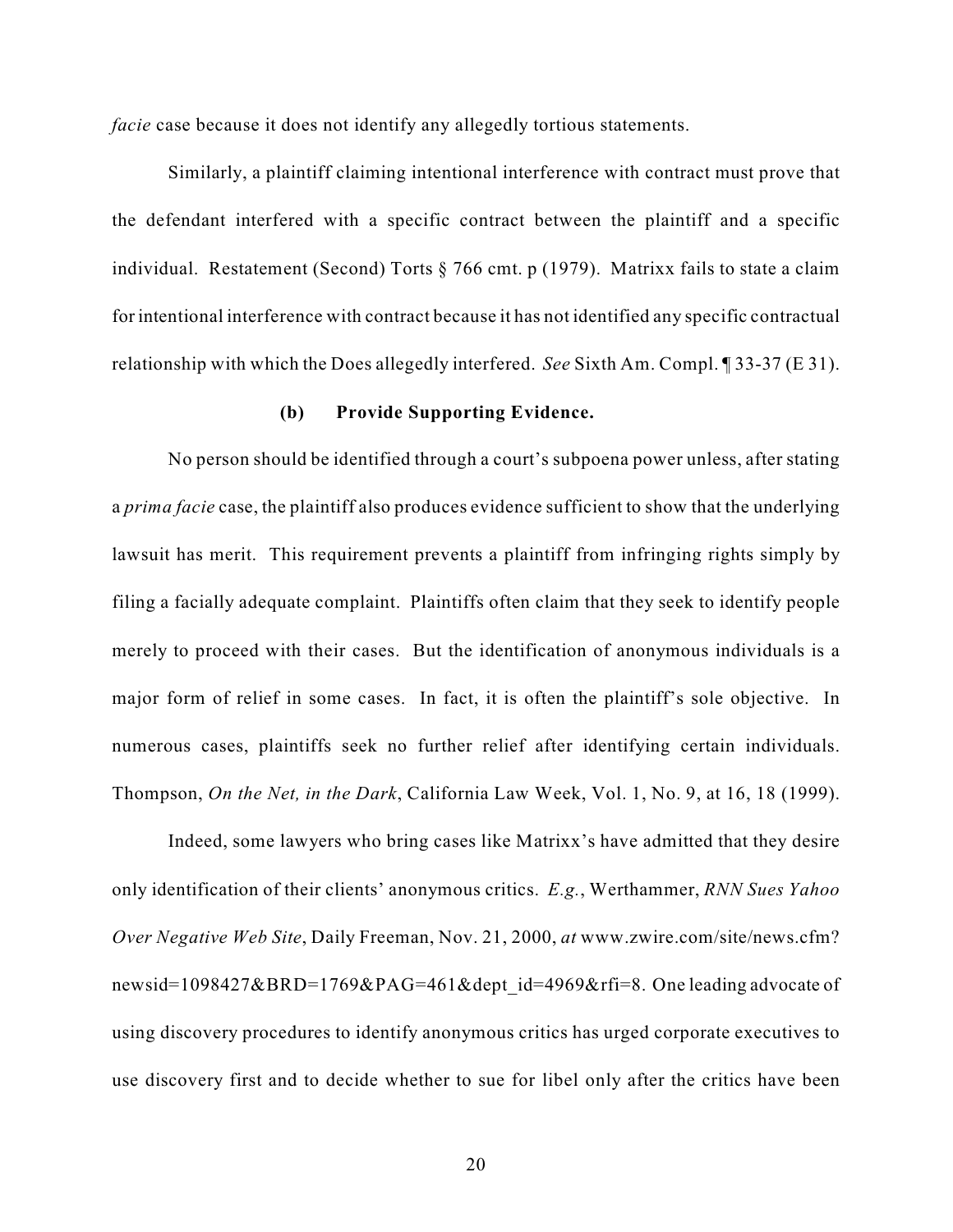identified and contacted privately. Fischman, *Your Corporate Reputation Online*, *at* www.fhdlaw.com/html/corporate\_reputation.htm; Fischman, *Protecting the Value of Your Goodwill from Online Assault*, *at* www.fhdlaw.com/html/bruce\_article.htm. Lawyers who represent plaintiffs in these cases have also urged companies to bring suit even if they do not intend to pursue the action to a conclusion because "[t]he mere filing of the John Doe action will probably slow the postings." Eisenhofer & Liebesman, *Caught by the Net*, 10 Business Law Today No. 1 (Sept./Oct. 2000), at 46. They have also suggested that clients should decide whether it is worth pursuing claims only after learning the identity of the defendant. *Id*. Even the pendency of a subpoena may deter members of the public from discussing the company that has filed the action. *Id*.

To address these abuses, the Court should borrow from the legal sources discussed above and require a party seeking the identities of anonymous readers to provide evidence demonstrating that it has a realistic chance of winning the underlying litigation before compelling disclosure. The extent to which a proponent of disclosure should be required to offer evidence to support its claims at the outset of its case varies with the elements of the claims. In suits for defamation, such as the Arizona litigation on which Matrixx's subpoena is premised, several elements of the claims are based on evidence to which the plaintiff likely has ready access. For example, the plaintiff will likely have ample means of proving that a statement is false. Thus, it is proper, and not unduly burdensome, to require the plaintiff to present strong proof of this element before compelling the identification of anonymous individuals. The same is true with respect to damages.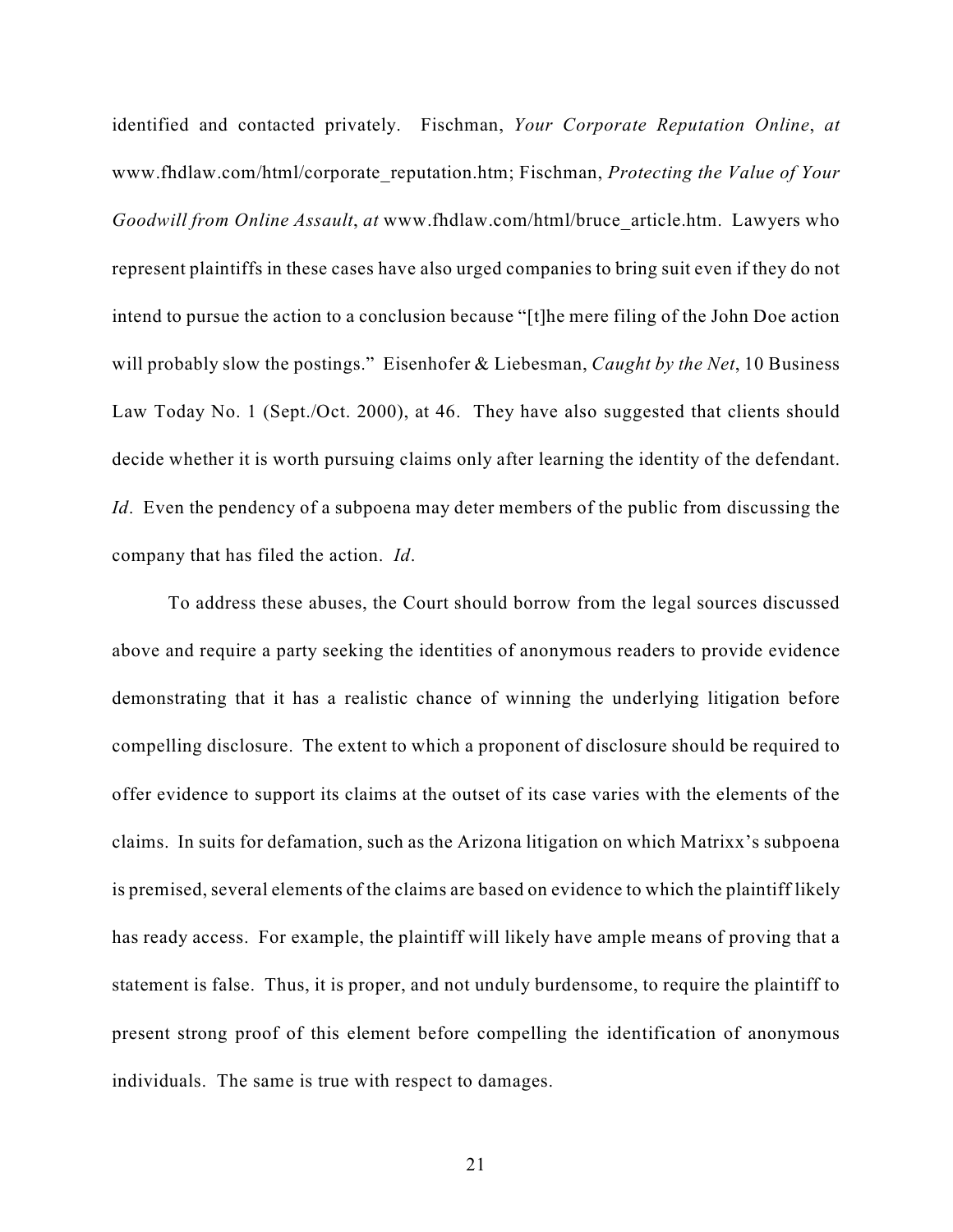In this case, Matrixx has yet to introduce evidence that the Internet posters made false statements, much less to explain why criticisms voiced in the mainstream American media were somehow particularly harmful when also voiced on Internet message boards. Matrixx has also shown no evidence of malice on the part of the Internet commentators. And it has failed to show any evidence of damages. To the contrary, just two months after serving Mulligan with a second subpoena, Matrixx reported "record third quarter sales and earnings" and stated that "Zicam has continued to be one of the fastest growing OTC brands." *See Maker of Zicam Products Reports Third Quarter Results*, Obesity, Fitness & Wellness Wk. 177, Nov. 27, 2004. Matrixx has provided no evidence to support the underlying claims.

## **(c) Show That the Information Sought Is Central to the Party's Claims and Unavailable from Other Sources.**

This Court should also require a subpoenaing party to show that information identifying readers or subscribers is central to its claims and not reasonably available by other means. *See 2TheMart.com*, 140 F. Supp. 2d at 1095; *cf. Branzburg v. Hayes*, 408 U.S. 665, 680-81 (1972) (grand jury subpoena that causes "unnecessary" impact on First Amendment rights should not be enforced). "Mere speculation and conjecture about the fruits of such examination will not suffice," *Cervantes*, 464 F.2d at 993-94—particularly where many if not all of the people identified have no relationship to the underlying lawsuit. *See In re Petroleum Prod. Antitrust Litig.*, 680 F.2d 5, 8 (2d Cir. 1982) (improper to compel disclosure of the names of sources that bear "at most a tenuous and speculative relationship" to plaintiff's claims); *Richards of Rockford v. PGE*, 71 F.R.D. 388, 390-391 (N.D. Cal. 1976) (barring, in defamation action, disclosure of identities of individuals whom a professor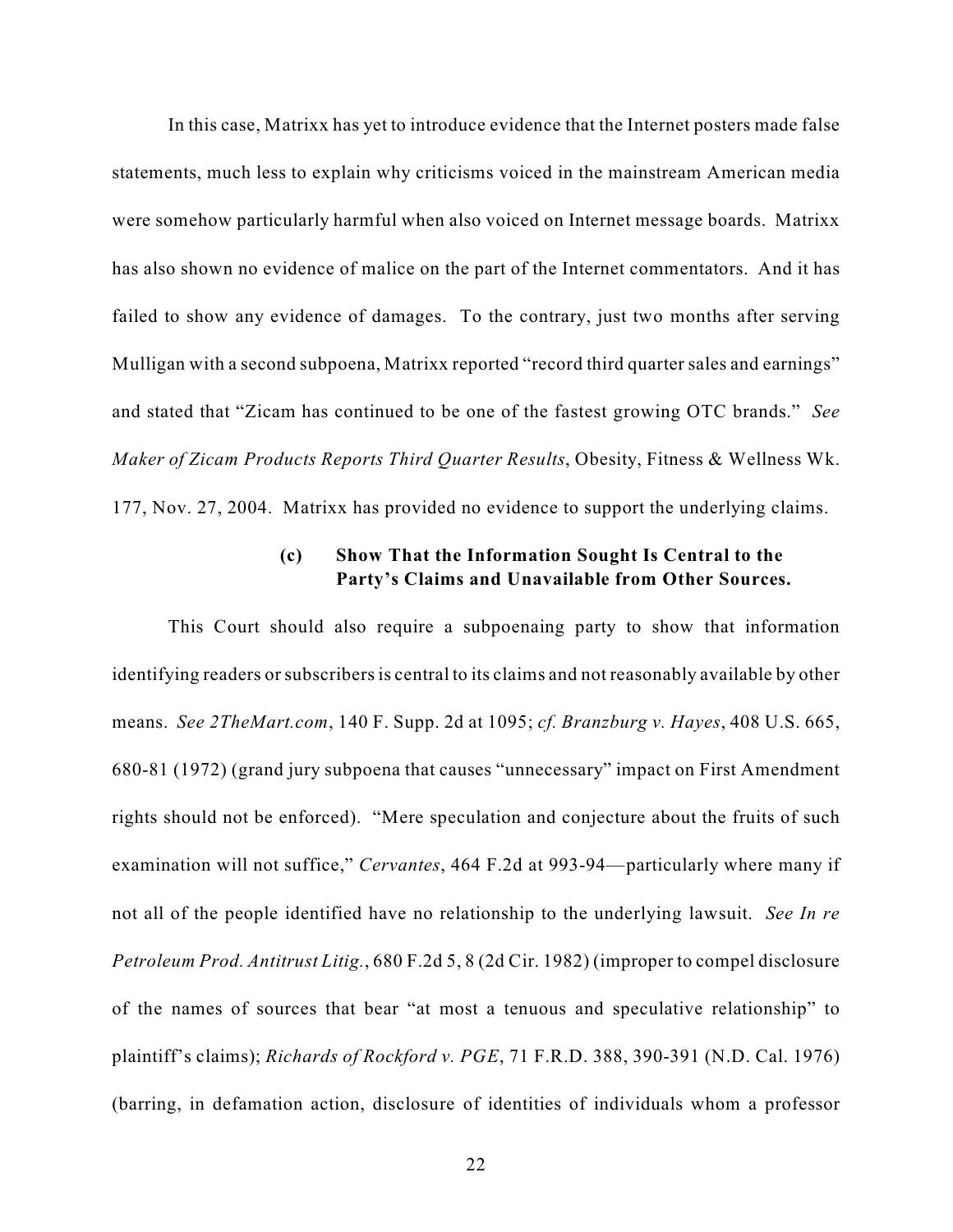interviewed where there was "absolutely no evidence" that the individuals had defamed the plaintiff).

Matrixx fails to satisfy this factor as well. The company offers no reason to believe that learning the identities of Mulligan's readers will help identify defendants in the Arizona litigation or assist its case in any other way. Mulligan has attested that he knows nothing about the defendants, Mulligan Aff. ¶ 6 (E 9), and Matrixx has not shown any connection between Mulligan's readers and the underlying litigation. The company only speculates that a fishing expedition into Mulligan's files might lead to relevant information. *See* Matrixx Br. 12 ("Matrixx is entitled . . . to discover what—*if anything*—Mulligan knows[.]") (emphasis added).

Matrixx could instead seek the identity information from the Does' ISPs. Requests to ISPs could at least target the particular individuals who made the comments at issue rather than people who have no connection to Matrixx's case. Matrixx alleges that *one* of twentyfive Does "is utilizing identity-obfuscation software" to "conceal his or her identity and to temporarily evade the United States Subpoena process." Sixth Am. Compl. ¶ 21 (E 29). But Matrixx has failed to show any connection between this Doe and Mulligan or any reason to believe that the Doe even reads the *Eyeshade Report*.

## **(d) Show That the Need for Disclosure Outweighs the Rights of the Parties Whose Identities Will Be Revealed.**

If a party seeking discovery about anonymous readers makes the first three showings, then the Court should require the party to show that its interest in disclosure outweighs the First Amendment rights at stake. *See* Md. Rule 2-402(b); *cf. Blades*, 107 Md. App. at 185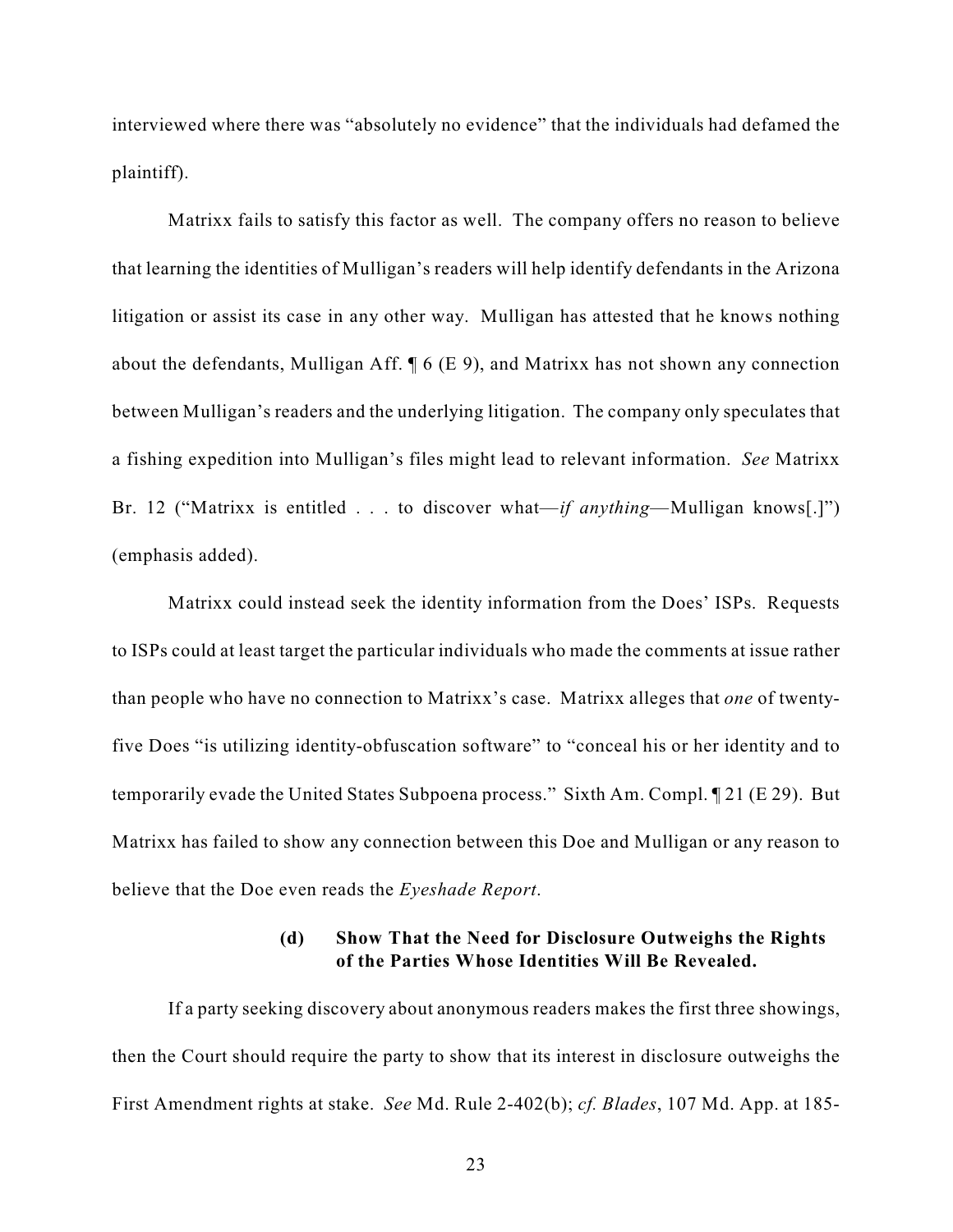87, 667 A.2d at 921. This analysis is similar to that used to evaluate requests for preliminary injunctions—consideration of the likelihood of success and balancing of equities. Such a standard is particularly appropriate here because a disclosure order would effectively constitute a permanent injunction causing irreparable harm—the loss of anonymity and the infringement of First Amendment rights. *Elrod v. Burns*, 427 U.S. 347, 373-74 (1976). Courts must undertake this inquiry on a case-by-case basis, engaging in a meaningful balancing of the equities and rights at issue. *Dendrite*, 775 A.2d at 760-61.

Here, the balance weighs decisively against Matrixx. The company has not shown *any* need for disclosure. As discussed above, the company has failed to show that it has facially valid claims (much less that it could prove them), failed to show any harm, and failed to provide any reason to believe that Mulligan's subscriber list would further the pursuit of its claims or that the identities of the Does are unavailable elsewhere. And Mulligan already provided 383 pages of documents in response the company's first subpoena.

Balanced against Matrixx's fishing expedition is the permanent harm that would result from infringing Mulligan's and his subscribers' First Amendment rights. For example, two subscribers informed Mulligan that they would cancel their subscriptions if their identities were revealed. Mulligan Aff.  $\P$  7 (E 9). The possibility that subscribers would cancel is not surprising. First, the financial industry is highly competitive, and some institutional and individual investors guard the sources of their decision-making closely. Second, companies like Matrixx may assume that some readers of publications like the *Eyeshade Report* are short-sellers and harass them with subpoenas and frivolous litigation. (Companies dislike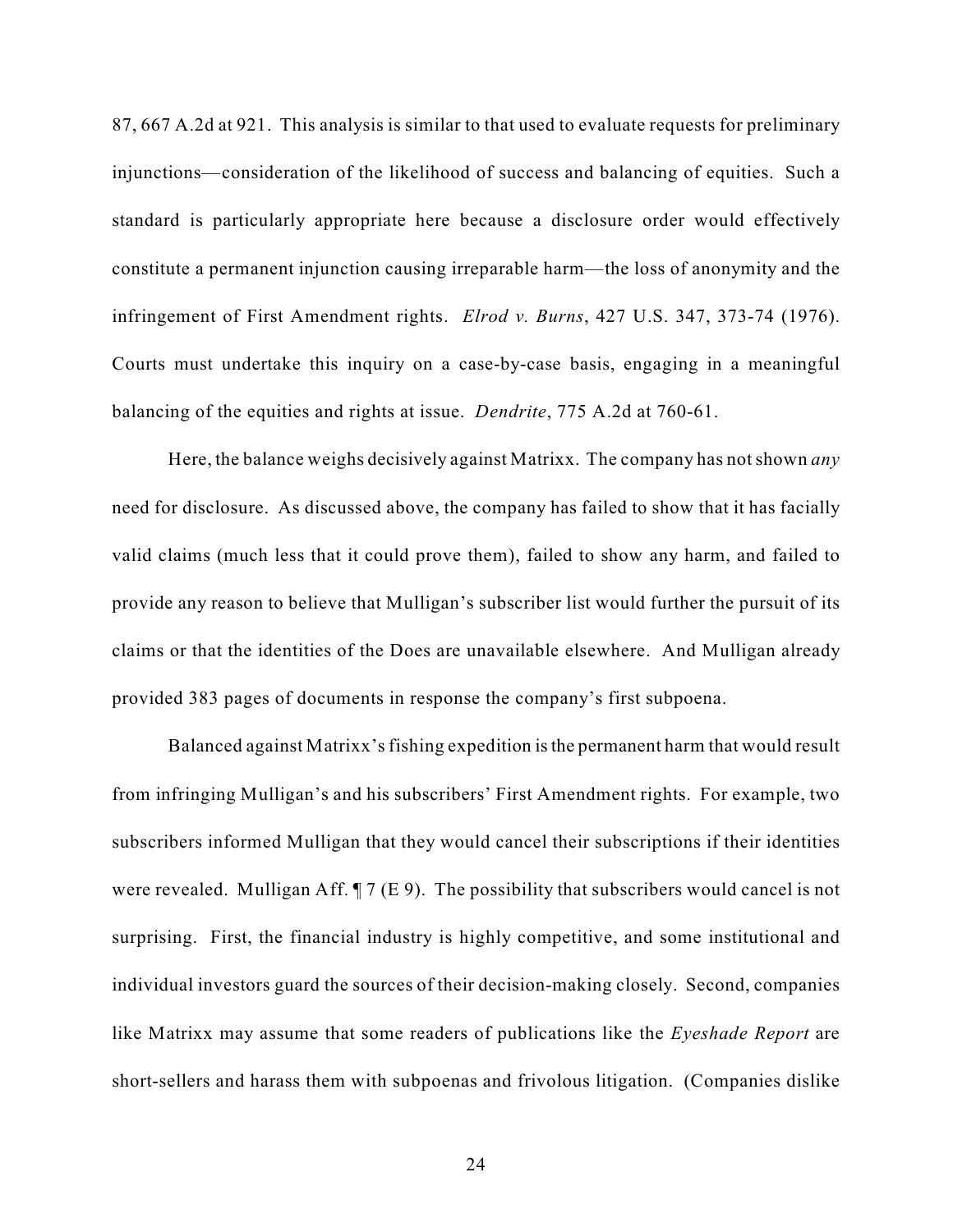short-selling of their stock, although it is both legal and beneficial to financial markets, because short-selling signals that some investors believe a company is overvalued.) For these reasons, disclosure of identities here would infringe First Amendment rights by chilling readership. This harm easily outweighs Matrixx's speculation that disclosure may assist it in the Arizona litigation.

### **(e) Show That Disclosure Serves an Overriding Public Interest.**

Finally, the Court should require a party seeking disclosure of the identities of innocent readers to show that an overriding public interest justifies the infringement of First Amendment rights. Again, Matrixx cannot make this showing. On the record before this Court, Matrixx's subpoena and its Arizona litigation bear the hallmarks of a strategic lawsuit against public participation, or SLAPP suit, designed to silence critics rather than to vindicate real legal claims. Maryland recently enacted a statute to deter such lawsuits and enable defendants to defeat them expeditiously. *See* Md. Cts. & Jud. Proc. Code § 5-807. Maryland has no interest in encouraging such actions by enforcing subpoenas for SLAPP plaintiffs in foreign jurisdictions.

\* \* \*

The principal advantage of the test outlined above is its flexibility. It balances the interests of the plaintiff who claims to have been wronged against the anonymity rights of individuals who claim to have done no wrong. It provides for case-by-case assessments and avoids the false choice between protecting anonymity and vindicating the rights of tort victims. We urge the Court to adopt this test to balance the interests of defamation plaintiffs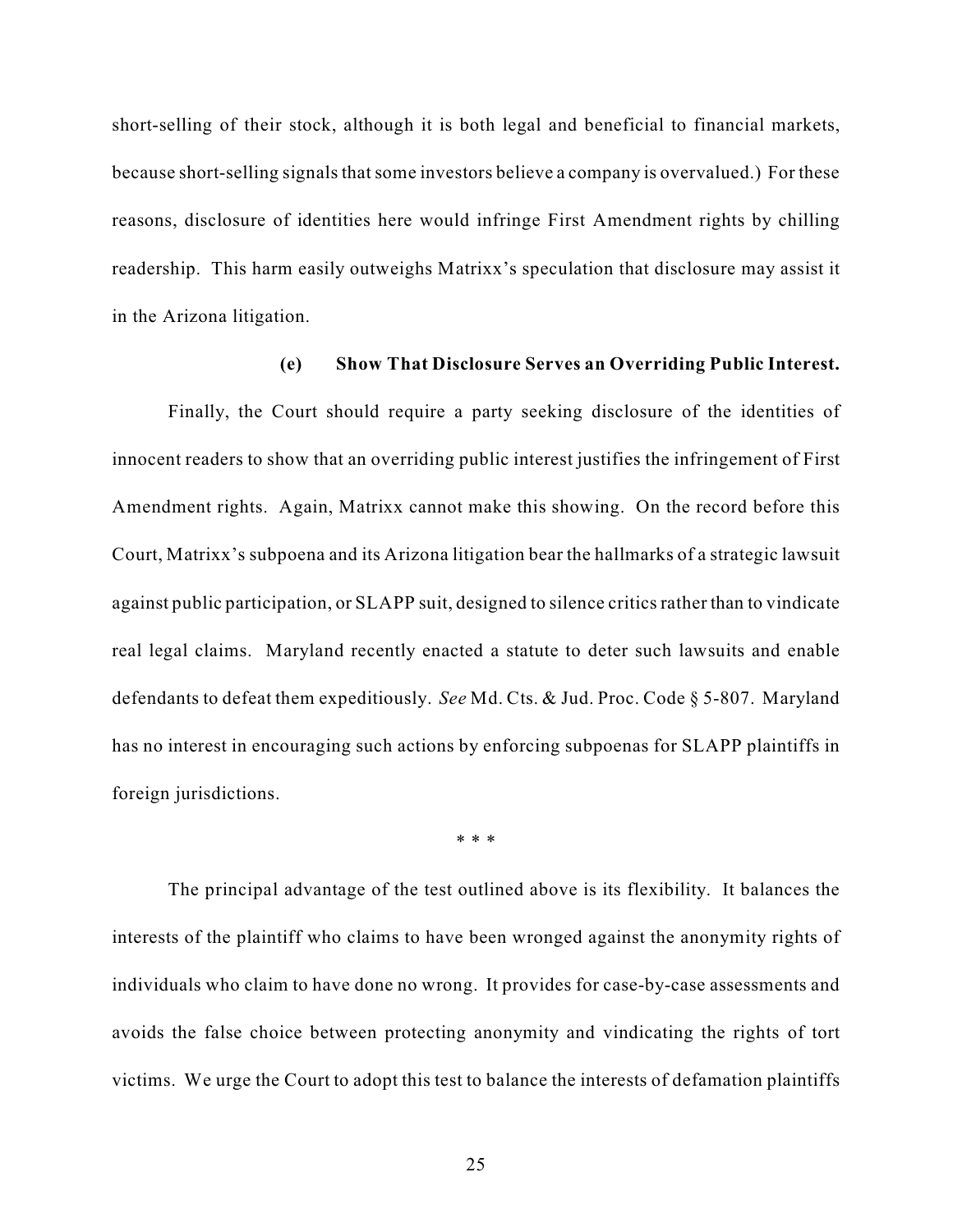in vindicating their reputations in meritorious cases against the right of individuals to maintain anonymity when their expressive activity is not actionable.

### **CONCLUSION**

This Court should reverse the circuit court's denial of the motion to quash the subpoena.

 $\overline{a}$ 

Respectfully submitted,

Debbie Jeon ACLU of Maryland 3600 Clipper Mill Rd., Suite 350 Baltimore, MD 21211 (410) 889-8555

*Counsel for Amicus ACLU of Maryland*

David Arkush, DC Bar No. 490385 Allison M. Zieve, DC Bar No. 424786 Public Citizen Litigation Group 1600 20th Street, NW Washington, DC 20009 (202) 588-1000

*Counsel for Amicus Public Citizen*

Dated: June 10, 2005 Font: Times New Roman, 13 point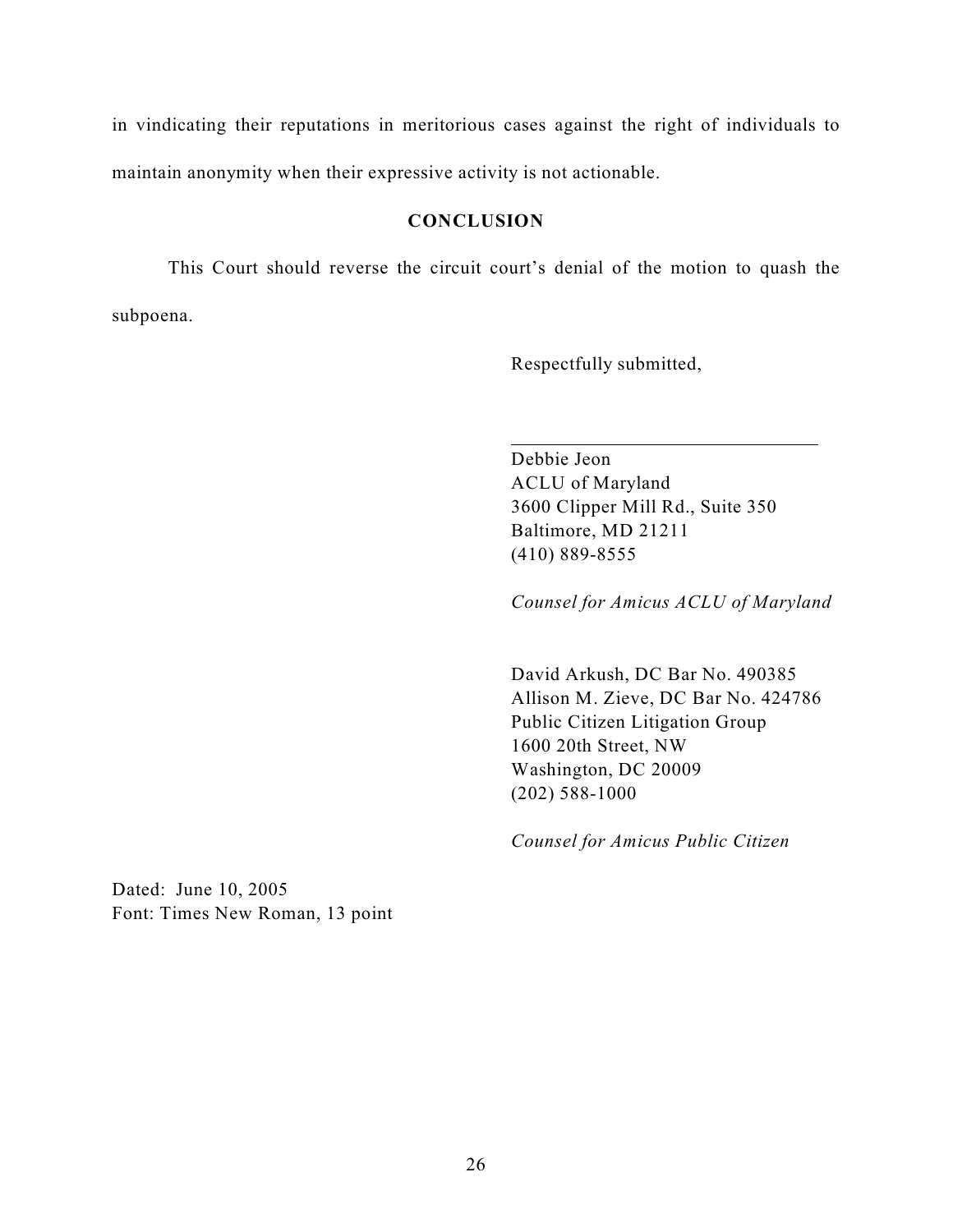### **CONSTITUTIONAL PROVISIONS, STATUTES, AND RULES CITED**

#### **United States Constitution, Amendment I.**

Congress shall make no law respecting an establishment of religion, or prohibiting the free exercise thereof; or abridging the freedom of speech, or of the press; or the right of the people peaceably to assemble, and to petition the government for a redress of grievances.

#### **Maryland Constitution, Declaration of Rights, Art. 40. Freedom of Speech and Press.**

That the liberty of the press ought to be inviolably preserved; that every citizen of the State ought to be allowed to speak, write and publish his sentiments on all subjects, being responsible for the abuse of that privilege.

### **Md. Rule 2-402. Scope of discovery.**

Unless otherwise limited by order of the court in accordance with these rules, the scope of discovery is as follows:

(a) Generally. A party may obtain discovery regarding any matter, not privileged, including the existence, description, nature, custody, condition, and location of any documents or other tangible things and the identity and location of persons having knowledge of any discoverable matter, if the matter sought is relevant to the subject matter involved in the action, whether it relates to the claim or defense of the party seeking discovery or to the claim or defense of any other party. It is not ground for objection that the information sought is already known to or otherwise obtainable by the party seeking discovery or that the information will be inadmissible at the trial if the information sought appears reasonably calculated to lead to the discovery of admissible evidence. An interrogatory or deposition question otherwise proper is not objectionable merely because the response involves an opinion or contention that relates to fact or the application of law to fact.

(b) Alterations. In a particular case, the court, on motion or on its own initiative and after consultation with the parties, by order may limit or alter the limits in these rules on the length and number of depositions, the number of interrogatories, the number of requests for production of documents, and the number of requests for admissions. The court shall limit the frequency or extent of use of the discovery methods otherwise permitted under these rules if it determines that (1) the discovery sought is unreasonably cumulative or duplicative or is obtainable from some other source that is more convenient, less burdensome, or less expensive; (2) the party seeking discovery has had ample opportunity by discovery in the action to obtain the information sought; or (3) the burden or expense of the proposed discovery outweighs its likely benefit, taking into account the complexity of the case, the amount in controversy, the parties' resources, the importance of the issues at stake in the litigation, and the importance of the proposed discovery in resolving the issues.

(c) Insurance agreement. A party may obtain discovery of the existence and contents of any insurance agreement under which any person carrying on an insurance business might be liable to satisfy part or all of a judgment that might be entered in the action or to indemnify or reimburse for payments made to satisfy the judgment. Information concerning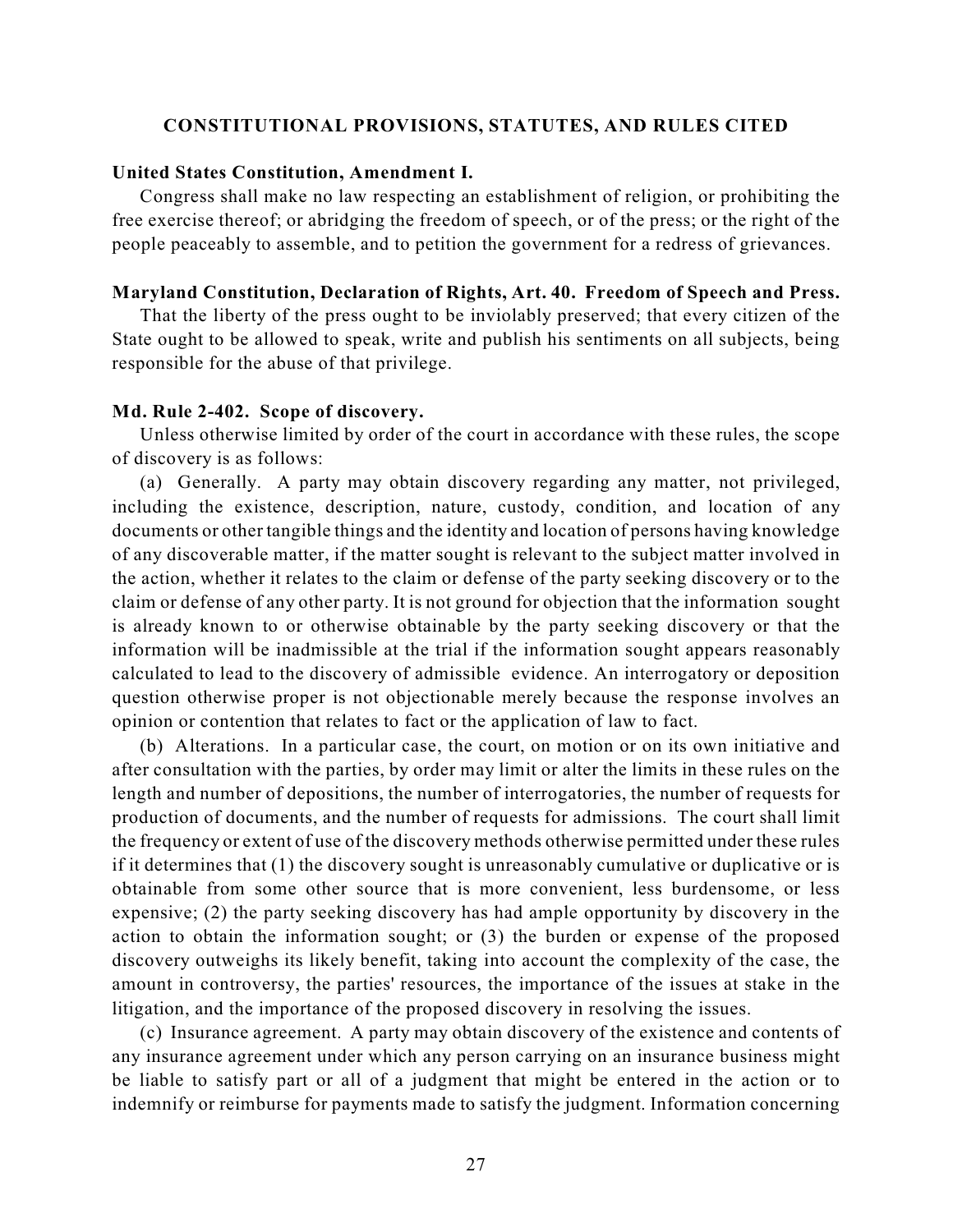the insurance agreement is not by reason of disclosure admissible in evidence at trial. For purposes of this section, an application for insurance shall not be treated as part of an insurance agreement.

(d) Trial preparation - Materials. Subject to the provisions of sections (e) and (f) of this Rule, a party may obtain discovery of documents or other tangible things prepared in anticipation of litigation or for trial by or for another party or by or for that other party's representative (including an attorney, consultant, surety, indemnitor, insurer, or agent) only upon a showing that the materials are discoverable under section (a) of this Rule and that the party seeking discovery has substantial need for the materials in the preparation of the case and is unable without undue hardship to obtain the substantial equivalent of the materials by other means. In ordering discovery of these materials when the required showing has been made, the court shall protect against disclosure of the mental impressions, conclusions, opinions, or legal theories of an attorney or other representative of a party concerning the litigation.

(e) Trial preparation - Party's or witness' own statement. A party may obtain a statement concerning the action or its subject matter previously made by that party without the showing required under section (d) of this Rule. A person who is not a party may obtain, or may authorize in writing a party to obtain, a statement concerning the action or its subject matter previously made by that person without the showing required under section (d) of this Rule. For purposes of this section, a statement previously made is (1) a written statement signed or otherwise adopted or approved by the person making it, or (2) a stenographic, mechanical, electrical, or other recording, or a transcription thereof, that is a substantially verbatim recital of an oral statement by the person making it and contemporaneously recorded.

(f) Trial preparation - Experts.

(1) Expected to be called at trial.

(A) Generally. A party by interrogatories may require any other party to identify each person, other than a party, whom the other party expects to call as an expert witness at trial; to state the subject matter on which the expert is expected to testify; to state the substance of the findings and the opinions to which the expert is expected to testify and a summary of the grounds for each opinion; and to produce any written report made by the expert concerning those findings and opinions. A party also may take the deposition of the expert.

(B) Additional disclosure with respect to experts retained in anticipation of litigation or for trial. In addition to the discovery permitted under subsection (f) (1) (A) of this Rule, a party by interrogatories may require the other party to summarize the qualifications of a person expected to be called as an expert witness at trial and whose findings and opinions were acquired or obtained in anticipation of litigation or for trial, to produce any available list of publications written by that expert, and to state the terms of the expert's compensation.

(2) Not expected to be called at trial. When an expert has been retained by a party in anticipation of litigation or preparation for trial but is not expected to be called as a witness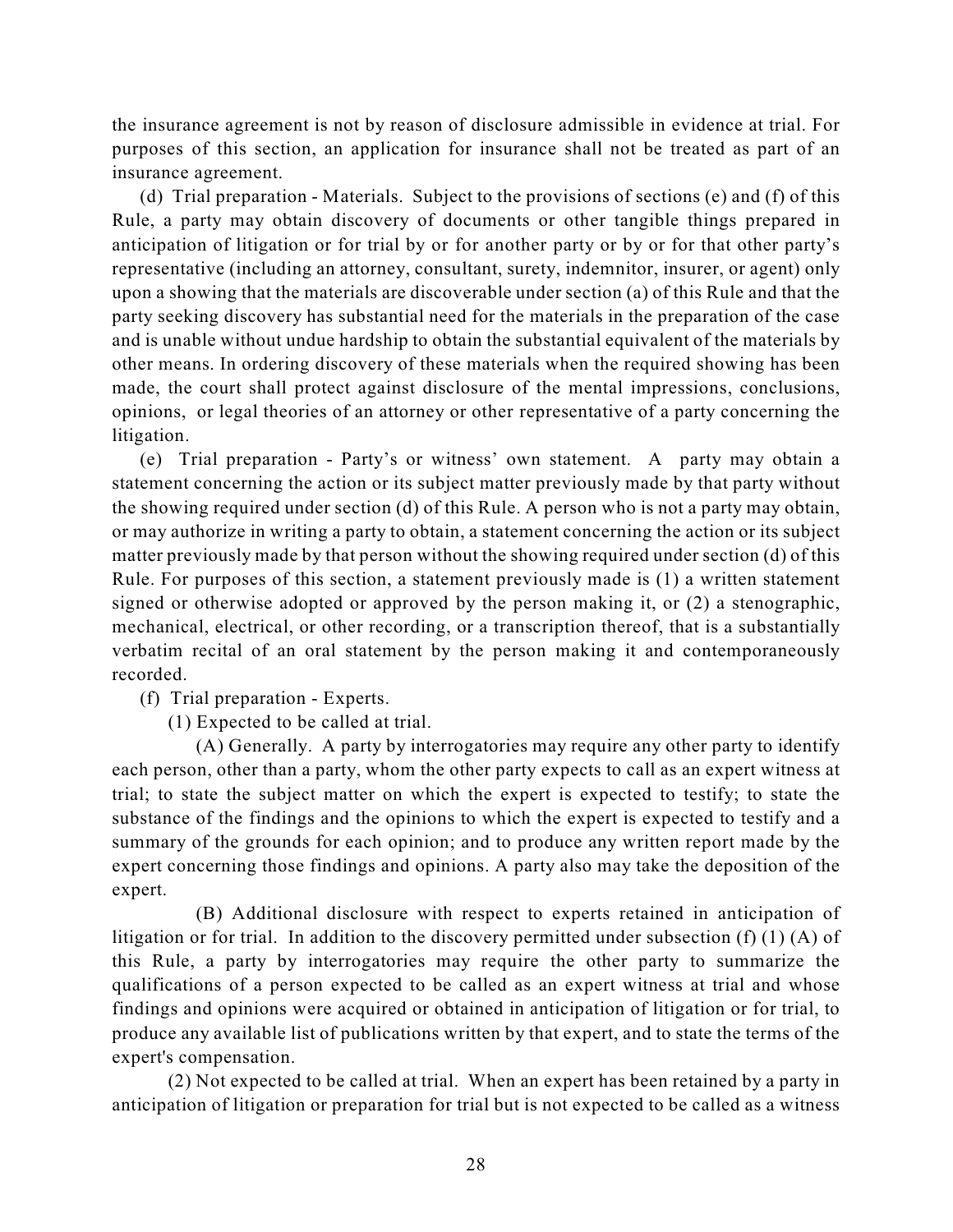at trial, discovery of the identity, findings, and opinions of the expert may be obtained only if a showing of the kind required by section (d) of this Rule is made.

(3) Fees and expenses of deposition. Unless the court orders otherwise on the ground of manifest injustice, the party seeking discovery: (A) shall pay each expert a reasonable fee, at a rate not exceeding the rate charged by the expert for time spent preparing for a deposition, for the time spent in attending a deposition and for the time and expenses reasonably incurred in travel to and from the deposition; and (B) when obtaining discovery under subsection (f) (2) of this Rule, shall pay each expert a reasonable fee for preparing for the deposition.

## **Md. Cts. & Jud. Proc. Code § 9-112 News Media Privilege.**

(a) In this section, "news media" means:

(1) Newspapers;

(2) Magazines;

(3) Journals;

(4) Press associations;

(5) News agencies;

(6) Wire services;

(7) Radio;

(8) Television; and

(9) Any printed, photographic, mechanical, or electronic means of disseminating news and information to the public.

(b) The provisions of this section apply to any person who is, or has been, employed by the news media in any news gathering or news disseminating capacity.

(c) Except as provided in subsection (d) of this section, any judicial, legislative, or administrative body, or any body that has the power to issue subpoenas may not compel any person described in subsection (b) of this section to disclose:

(1) The source of any news or information procured by the person while employed by the news media, whether or not the source has been promised confidentiality; or

(2) Any news or information procured by the person while employed by the news media, in the course of pursuing professional activities, for communication to the public but which is not so communicated, in whole or in part, including:

(i) Notes;

(ii) Outtakes;

(iii) Photographs or photographic negatives;

(iv) Video and sound tapes;

(v) Film; and

(vi) Other data, irrespective of its nature, not itself disseminated in any manner to the public.

(d)(1) A court may compel disclosure of news or information, if the court finds that the party seeking news or information protected under subsection (c)(2) of this section has established by clear and convincing evidence that: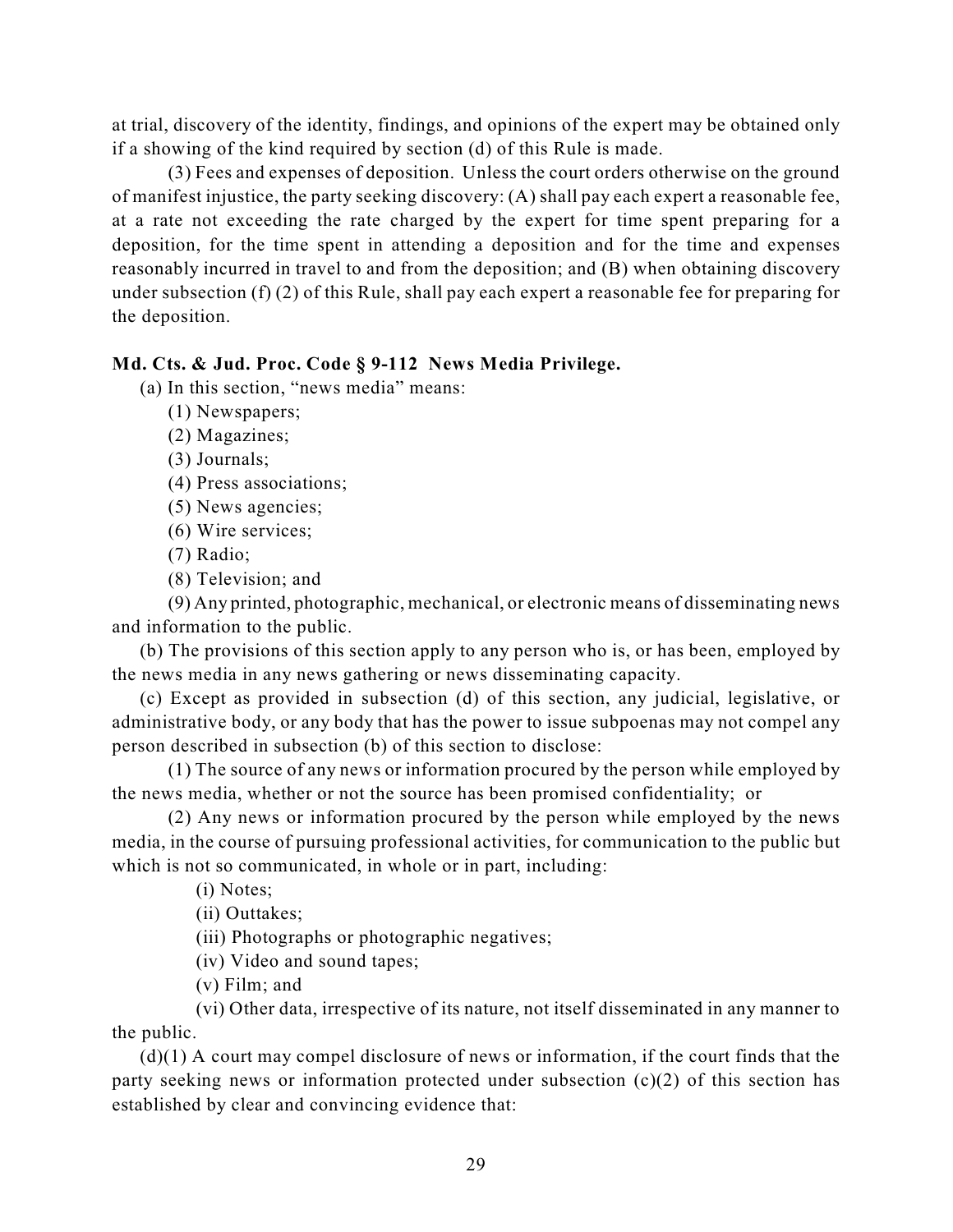(i) The news or information is relevant to a significant legal issue before any judicial, legislative, or administrative body, or any body that has the power to issue subpoenas;

(ii) The news or information could not, with due diligence, be obtained by any alternate means; and

(iii) There is an overriding public interest in disclosure.

(2) A court may not compel disclosure under this subsection of the source of any news or information protected under subsection (c)(1) of this section.

(e) If any person employed by the news media disseminates a source of any news or information, or any portion of the news or information procured while pursuing professional activities, the protection from compelled disclosure under this section is not waived by the individual.